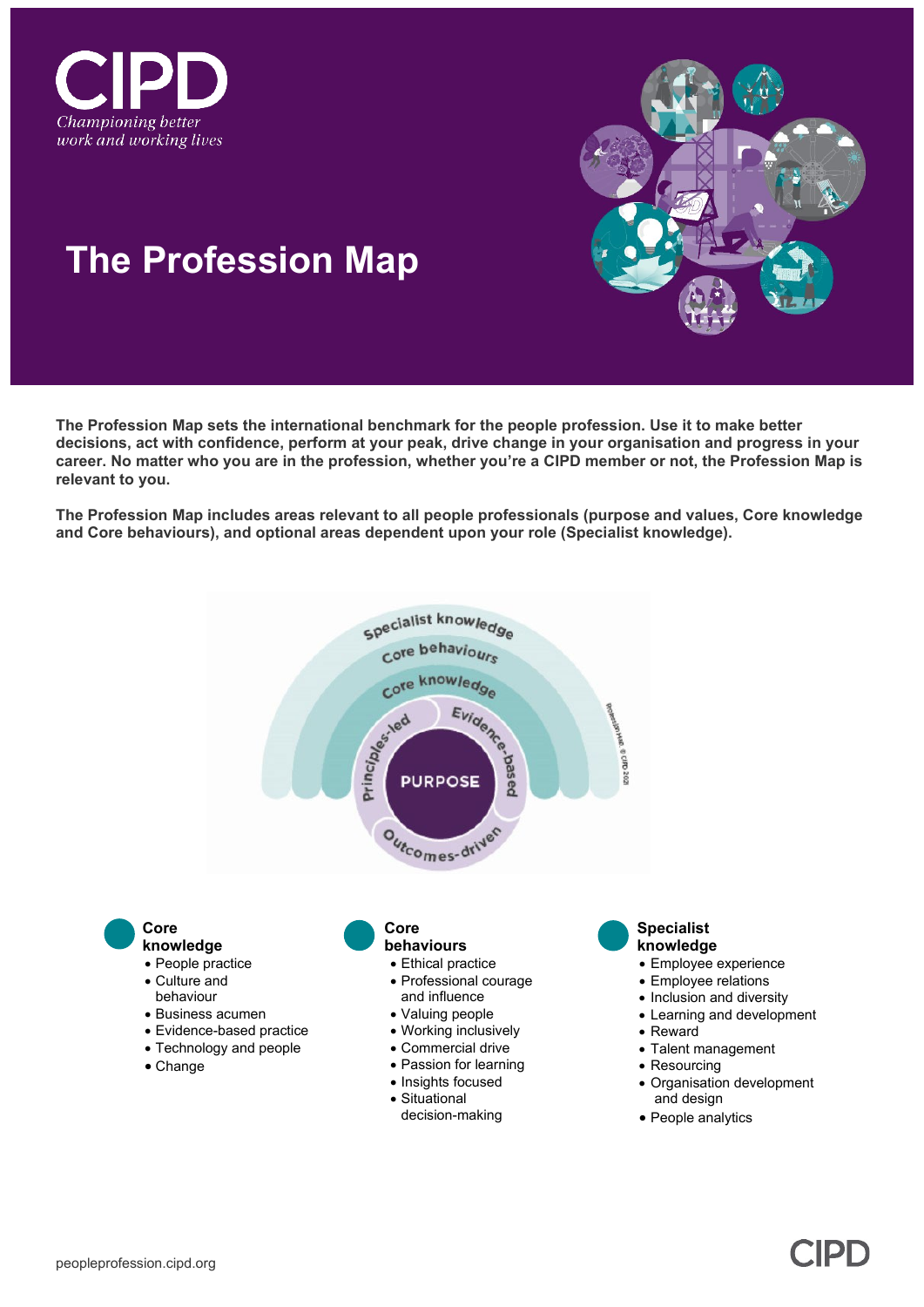#### **About the levels**

The Profession Map identifies four different impact levels and details the knowledge and behaviours required to excel at each of them. This means you can see exactly what it takes to make a positive contribution, whether you're a senior leader, a dedicated specialist or just starting out in your field.

The levels are relevant to all people professionals:

- regardless of your role or specialism
- whether you're a CIPD member or not
- whether you're an employee, a consultant or self-employed.

The Standards help you understand the knowledge and behaviours that will enable you to be your best – regardless of whether you move through the levels, or develop and excel at one particular level.

#### **Which level are you?**

Start by browsing through the descriptions below to determine which level you broadly align with. If you identify with a couple of levels, explore these levels in more detail to help you identify which one most closely represents your work. When you know which level your work best aligns to, use the knowledge and behaviour Standards at that level to make sure you're having your best impact.

As you move through the levels, the nature of your work becomes more strategic, the way you use information changes, and the extent to which you influence and impact others increases.

#### **Foundation level**

Your work is likely to be tactical, and focused on the day-to-day delivery of tasks. You'll gather information to use in your role, and use information to understand your work, organisation and profession. You'll work with and deliver immediate and short-term outcomes for your manager, colleagues and customers.

Foundation level is equivalent to Foundation Member (Foundation CIPD).

#### **Associate level**

Your work will usually be operational, with some complexity. You'll contribute to the thinking around your work, and analyse information to inform your choices and actions.

You'll work with and influence immediate colleagues and customers, though your work will create short-term value for a wider audience.

Associate level is equivalent to Associate Member (Assoc CIPD).

#### **Chartered Member level**

Your work will require thinking at a strategic level, and have complexity in the thinking and/or delivery. You'll critically question information and evaluate it to make judgements and decisions. You'll work with and influence a range of stakeholders, creating medium to long-term value for a wide audience.

Chartered Member level is equivalent to Chartered Member (Chartered MCIPD).

#### **Chartered Fellow level**

Your work is likely to be entirely strategic in thinking and/or delivery, with a significant level of complexity. You'll develop evidence-based thinking to shape the profession or drive people change. You'll influence stakeholders across the profession, and create long-term value for significant numbers of people.

**CIPT** 

Chartered Fellow level is equivalent to Chartered Fellow (Chartered FCIPD).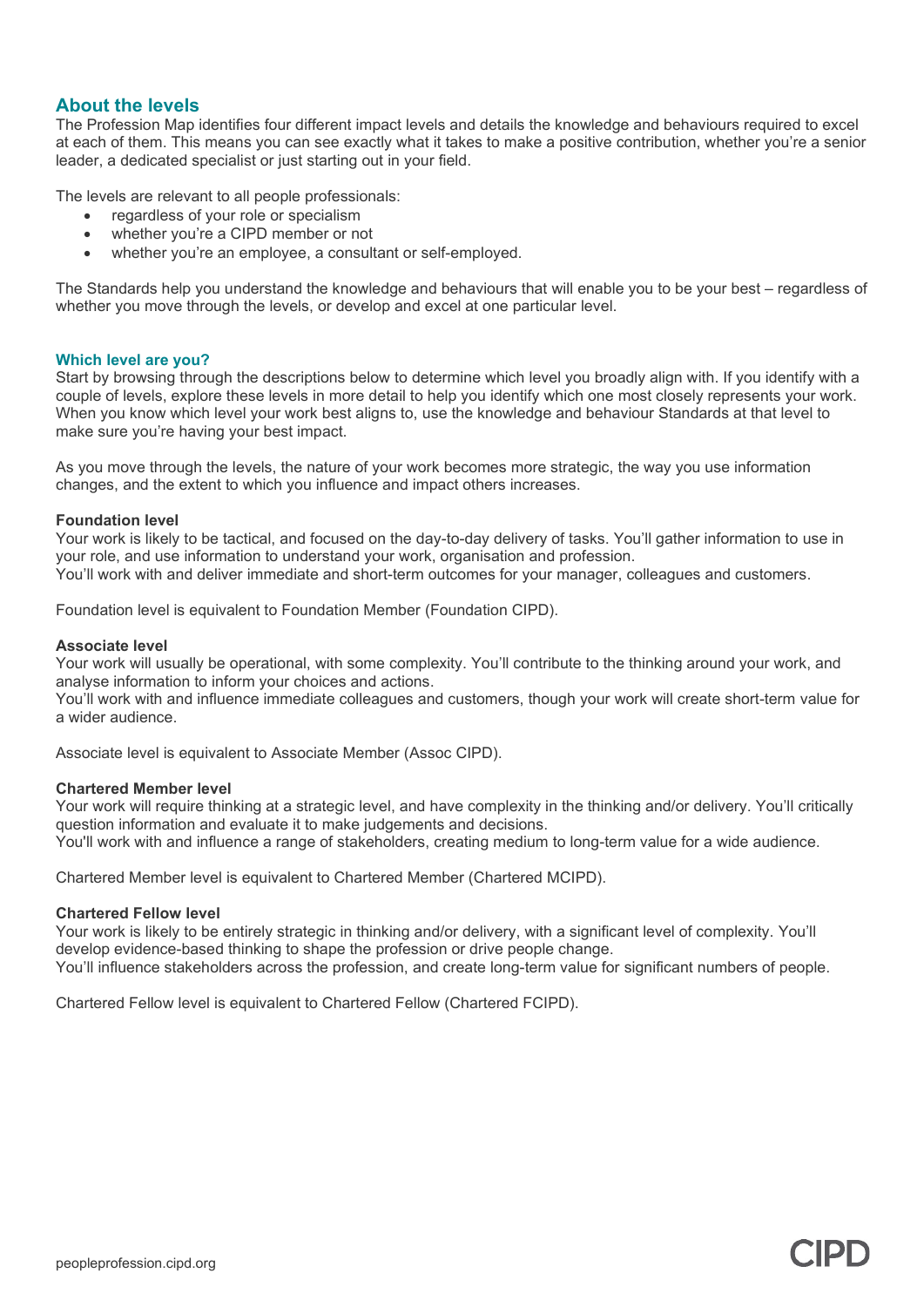## **Core knowledge**

**The knowledge required to be an expert in people, work and change**

We've defined six areas of knowledge required to drive change, create value and make a positive impact in the world of work.

Built on the latest research and insights, the core knowledge areas represent the theory underpinning the people profession, identified through academic research and input from across the profession. They set out everything you need to know to be an effective practitioner, regardless of your role, sector or specialism.

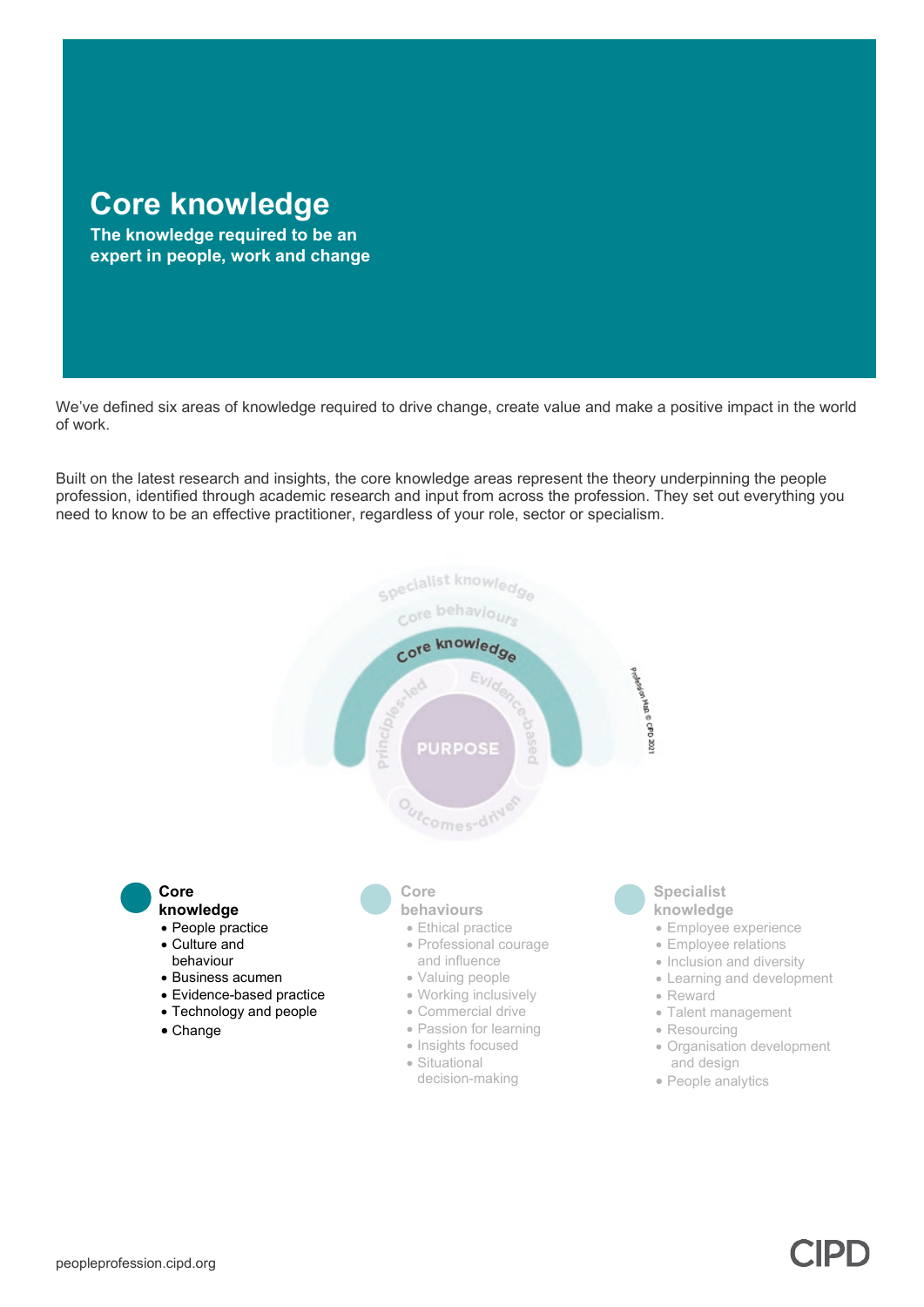### **People practice**

Understanding the range of people practices needed to be an effective people professional.

| <b>Foundation level</b>                                                        | Associate level                                                                                                                                      | <b>Chartered Member level</b>                                                                                                                   | <b>Chartered Fellow level</b>                                                                                                                    |
|--------------------------------------------------------------------------------|------------------------------------------------------------------------------------------------------------------------------------------------------|-------------------------------------------------------------------------------------------------------------------------------------------------|--------------------------------------------------------------------------------------------------------------------------------------------------|
| The employee lifecycle,<br>and where the work you do<br>sits within it         | The employee lifecycle and<br>how other people practices<br>impact your work and vice<br>versa                                                       | A range of people practices, and<br>how to design them in an<br>integrated way                                                                  | People practices across a range<br>of specialisms, and how to<br>integrate these to create a<br>holistic people offering                         |
| Policy, regulation and law<br>relevant to your work                            | Policy, regulation and law<br>relevant to your work and<br>how to ensure people<br>practices are compliant                                           | Current and future regulation and<br>law relevant to your work, how to<br>apply it, and how to mitigate risk                                    | Current and future regulation<br>and law relevant to your work,<br>and how to assess impact and<br>risk for organisations and<br>industry sector |
| What workforce planning is                                                     | The stages of workforce<br>planning including current<br>workforce analysis,<br>determining future needs,<br>identifying gaps and action<br>planning | How workforce planning informs<br>other people practices and wider<br>business planning                                                         | How to use strategic workforce<br>planning to inform future people<br>and organisation strategy                                                  |
| How your organisation<br>assesses people's skills<br>and capability            | How to conduct skills or<br>capability audits and gap<br>analyses in your area of<br>work                                                            | How to assess current and future<br>capability needs                                                                                            | How to build future organisation<br>and sector capability                                                                                        |
| Performance management<br>approaches in your<br>organisation                   | Different approaches to<br>performance management<br>and their pros and cons                                                                         | The impact of different<br>performance management<br>approaches, and how<br>performance management data<br>can be used to drive<br>improvements | The impact of different<br>performance management<br>approaches on organisation<br>culture and performance                                       |
| What wellbeing is and why<br>it's important                                    | Why wellbeing is important,<br>and the different factors<br>that impact wellbeing                                                                    | How to integrate wellbeing into<br>people practices                                                                                             | How to integrate wellbeing into<br>people strategies                                                                                             |
| What inclusion and<br>diversity mean, and why<br>they are important            | How to build inclusion and<br>diversity into your work                                                                                               | How to integrate inclusion and<br>diversity into people practice to<br>create value in your area of work                                        | How to build inclusion and<br>diversity approaches that<br>positively impact an<br>organisation's culture and<br>performance                     |
| Different flexible ways of<br>working (eg workplace-<br>based, hybrid, remote) | How to adapt people<br>processes and practices<br>for workplace-based,<br>hybrid and remote                                                          | How to develop people practices<br>for a hybrid workforce that<br>enhances performance and<br>engagement                                        | How to identify strategic<br>opportunities and adapt people<br>strategies for a hybrid workforce                                                 |
| N/A                                                                            | How to advise line<br>managers and teams on<br>workplace-based, hybrid<br>and remote working,<br>ensuring fairness and<br>communication              | How to coach managers and<br>leaders to build cohesion and trust<br>across a hybrid workforce                                                   | How to integrate flexible ways of<br>working within the wider<br>organisation culture balancing<br>the needs of all stakeholders                 |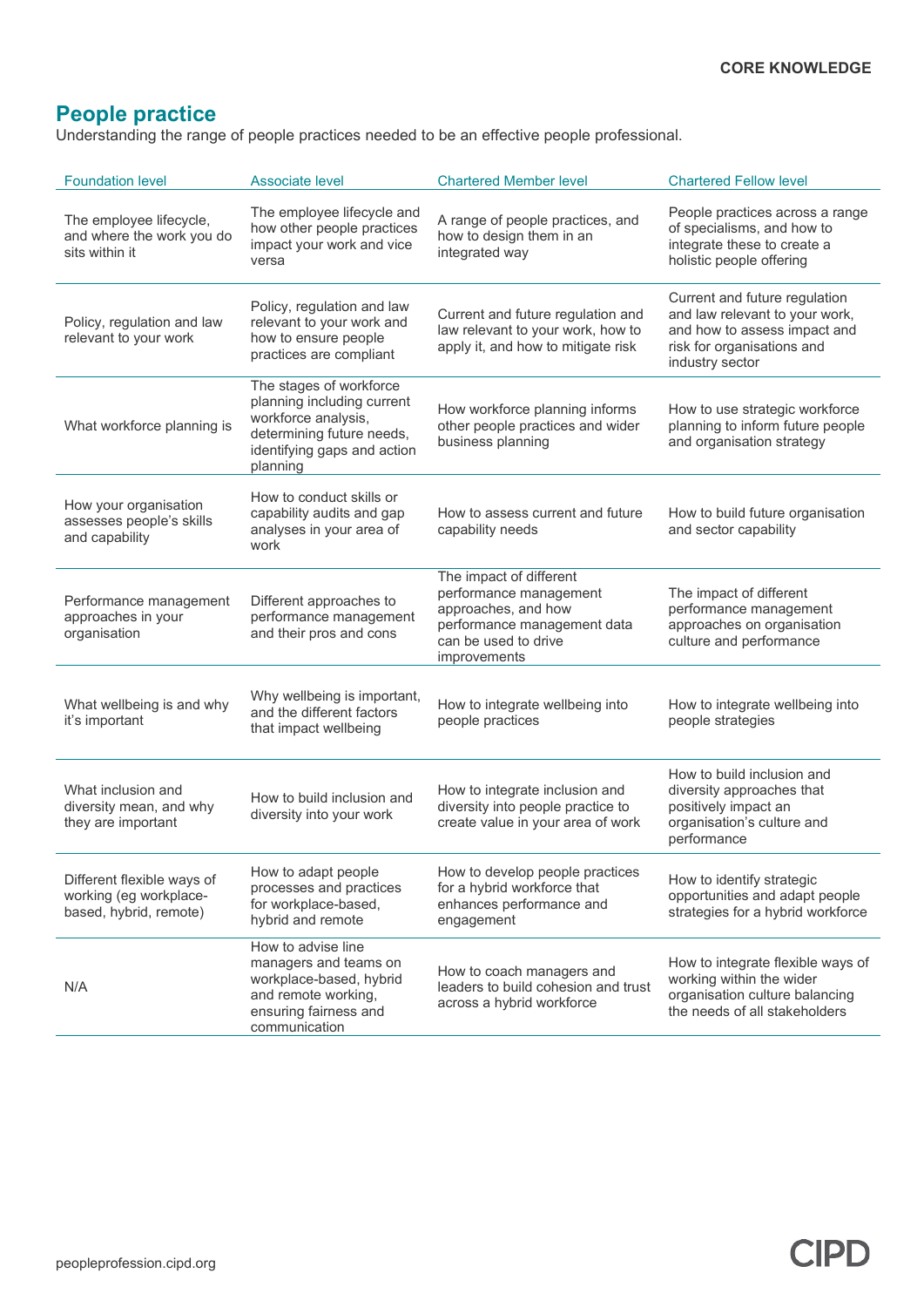### **Culture and behaviour**

Understanding people's behaviour and creating the right organisation culture.

| <b>Foundation level</b>                                                                                  | Associate level                                                                                                                       | <b>Chartered Member level</b>                                                                                                                | <b>Chartered Fellow level</b>                                                                                                             |
|----------------------------------------------------------------------------------------------------------|---------------------------------------------------------------------------------------------------------------------------------------|----------------------------------------------------------------------------------------------------------------------------------------------|-------------------------------------------------------------------------------------------------------------------------------------------|
| What culture is and why it's<br>important                                                                | What a positive culture looks<br>and feels like                                                                                       | Different approaches to culture<br>development and how to align<br>people practices to culture                                               | The impact that wider cultures<br>have (eg country, sector) on<br>building and shaping<br>organisation culture                            |
| That an organisation is a<br>whole system, and that your<br>work and actions have an<br>impact elsewhere | How people practices impact<br>on behaviour, culture,<br>systems and structures                                                       | How to apply systemic thinking<br>to a range of people practices                                                                             | How systemic approaches<br>contribute to organisation<br>performance                                                                      |
| N/A                                                                                                      | Key theories and findings<br>from behavioural science (eg<br>fight-or-flight response,<br>thinking biases)                            | How to apply behavioural<br>science to shape people<br>practices and create the<br>conditions in which people can<br>thrive and perform      | How to apply behavioural<br>science to improve<br>organisational performance<br>and create value for all<br>stakeholders                  |
| What ethics is, and that your<br>actions have consequences                                               | Different ethical perspectives<br>and how they influence your<br>own values and decisions                                             | Different ethical perspectives,<br>and how different mindsets<br>and values influence internal<br>and external decision-making               | Different ethical perspectives,<br>mindsets and values, and their<br>implications for organisation<br>culture                             |
| That people learn and develop<br>in different ways                                                       | Different ways of learning<br>different approaches to<br>professional development,<br>and how to apply them in<br>everyday situations | Emerging learning trends and<br>theories, and how they apply<br>to the ongoing development of<br>people                                      | Emerging learning trends and<br>theories, and how to build<br>learning into people strategies                                             |
| What facilitation, consulting,<br>coaching and mentoring are                                             | Different models of<br>facilitation, consulting,<br>coaching and mentoring, and<br>when to use them                                   | How to apply and adapt<br>different models of facilitation,<br>consulting, coaching and<br>mentoring in a range of<br>different situations   | The value of facilitation,<br>consulting, coaching and<br>mentoring approaches and<br>their use in delivering the<br>people strategy      |
| How to work effectively as part<br>of a team                                                             | How to develop team<br>relationships and ways of<br>working together to enable<br>performance                                         | How to select and deploy the<br>right team model (eg project,<br>scrum, multi-disciplinary, self-<br>organising) for different<br>situations | How to teamworking and team<br>performance is shaped and<br>enabled by organisation<br>culture and environment                            |
| Causes of stress and poor<br>mental and physical health                                                  | What managers can do to<br>prevent and manage stress<br>and develop the resilience of<br>team members                                 | How to enable a resilient<br>workforce and a healthy<br>working environment                                                                  | How to create and sustain a<br>resilient and healthy working<br>culture                                                                   |
| How employee engagement<br>impacts the way people feel at<br>work                                        | Basic theories of motivation,<br>and the factors that affect<br>employee engagement                                                   | How to apply different<br>engagement approaches, and<br>the drivers and enablers of<br>engagement                                            | How to create the right<br>environment to engage<br>workers, and drive<br>organisation effectiveness<br>through engagement                |
| The importance of listening to<br>a diverse range of voices                                              | Tools and methods to give a<br>diverse range of people the<br>opportunity to be heard                                                 | The relationship between<br>culture and voice, and how to<br>apply tools and methods that<br>give a diverse range of people<br>a voice       | Different approaches to<br>engaging diverse voices, and<br>how these approaches create<br>strategic value for people and<br>organisations |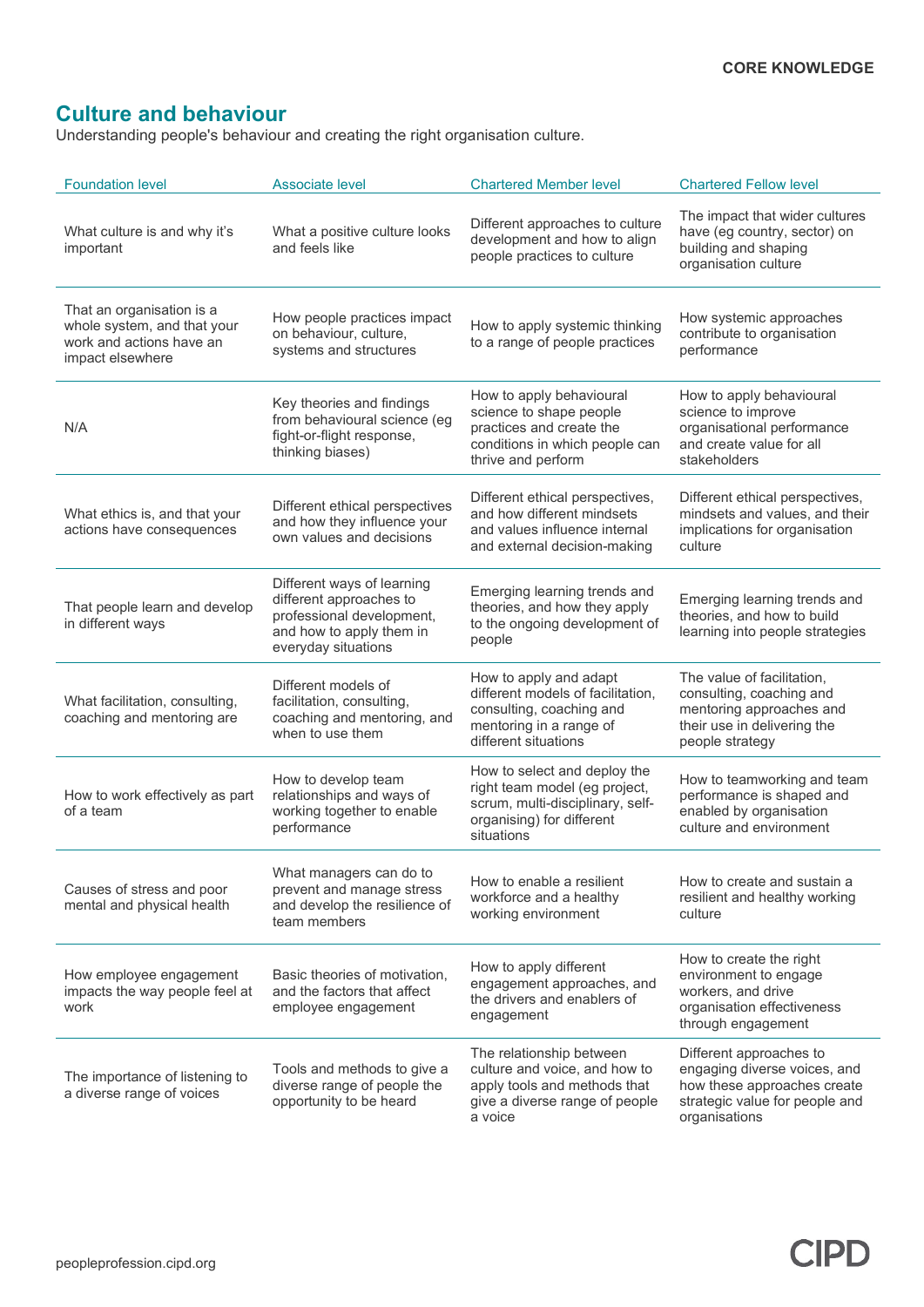### **Business acumen**

Understanding your organisation, the commercial context and the wider world of work.

| <b>Foundation level</b>                                                                                          | <b>Associate level</b>                                                                                                                 | <b>Chartered Member level</b>                                                                                                          | <b>Chartered Fellow level</b>                                                                                                                   |
|------------------------------------------------------------------------------------------------------------------|----------------------------------------------------------------------------------------------------------------------------------------|----------------------------------------------------------------------------------------------------------------------------------------|-------------------------------------------------------------------------------------------------------------------------------------------------|
| The products and/or<br>services your organisation<br>delivers, and who its main<br>customers are                 | Your organisation's strategy,<br>priorities and issues, and how<br>these connect to people<br>strategy and people priorities           | How the organisation's strategy<br>translates to your work, and how<br>different issues in the organisation<br>are connected           | Your organisation's long-term<br>vision and strategy, and what it<br>means for the people strategy                                              |
| The key external<br>influences that impact your<br>organisation                                                  | The different external trends<br>which impact your organisation<br>(eg social, economic and<br>technological)                          | How the organisation is<br>responding to different trends in<br>the sector and wider environment<br>which impacts its performance      | How external influences impact<br>organisation performance, and<br>emerging trends in the sector<br>and beyond                                  |
| How your organisation<br>creates value for its<br>customers                                                      | How your organisation<br>generates revenue, and how<br>different departments<br>contribute to that                                     | Your organisation's business<br>model and areas of competitive<br>advantage, and where value is<br>created and lost                    | Future opportunities and risks in<br>your organisation's business<br>model and how to enhance<br>competitive advantage                          |
| What value is, why it's<br>important, and how your<br>work benefits other people<br>in the organisation          | How people practices benefit<br>different stakeholders (eg<br>workers, customers)                                                      | How people practices create value<br>for different stakeholders, and the<br>associated risks                                           | How people strategies create<br>sustainable value for others, and<br>the interdependencies and risks<br>of those value creations                |
| How your organisation<br>measures its performance                                                                | Your organisation's financial<br>and non-financial measures of<br>performance                                                          | How to interpret your<br>organisation's performance data,<br>identify people risks and mitigating<br>actions                           | Internal factors that shape short<br>and long term business<br>performance                                                                      |
| How to make common<br>calculations (eg<br>percentages, averages)<br>and interpret basic<br>financial information | How to interpret financial<br>statements, track costs, and<br>forecast spend in your work                                              | How to contribute to business<br>performance by reviewing and<br>forecasting spend and calculating<br>return on investment             | How to represent the value of<br>people in different ways (eg<br>skills, profit, capability, cost)                                              |
| What your organisation's<br>goals are, and why it's<br>important for organisations<br>to plan                    | How your work connects with<br>and supports wider people and<br>organisation strategies                                                | How to develop a people plan<br>(review, develop insight, align with<br>organisation strategy, create<br>proposals)                    | Different forms of strategy<br>development, how to create an<br>organisation-wide people<br>strategy, and shape the<br>business strategy        |
| The role and purpose of<br>governance in your<br>organisation                                                    | The role and purpose of<br>governance, its structure in<br>your area of work, and the<br>broader regulatory<br>environment you work in | The role and purpose of<br>governance, its structure in your<br>area of work, and the broader<br>regulatory environment you work<br>in | How to influence and shape<br>governance, its structure in your<br>area of work, and the broader<br>regulatory environment you work<br>in       |
| The suppliers and partner<br>organisations that support<br>your area of work                                     | How to manage relationships<br>with suppliers and partner<br>organisations, and how to<br>choose them                                  | How to select and manage<br>suppliers and partner<br>organisations, how to ensure<br>value for money, and different<br>supply models   | How to determine the right<br>supply and partner models that<br>fit the people approach, and<br>ensure value for money                          |
| What your organisation's<br>priorities are on<br>environmental<br>sustainability                                 | What your organisation's<br>priorities are on environmental<br>sustainability and how your<br>work contributes to this                 | How people and work practices<br>can enable environmental<br>sustainability                                                            | Emerging developments in the<br>area of environmental<br>sustainability, and how people<br>strategy and the people<br>profession can contribute |
| What employer brand is<br>and why it's important                                                                 | How employer brand and<br>reputation is shaped and<br>formed                                                                           | How your organisation contributes<br>towards society and how this<br>impacts employer brand and<br>reputation                          | How people strategy shapes<br>employer brand and reputation                                                                                     |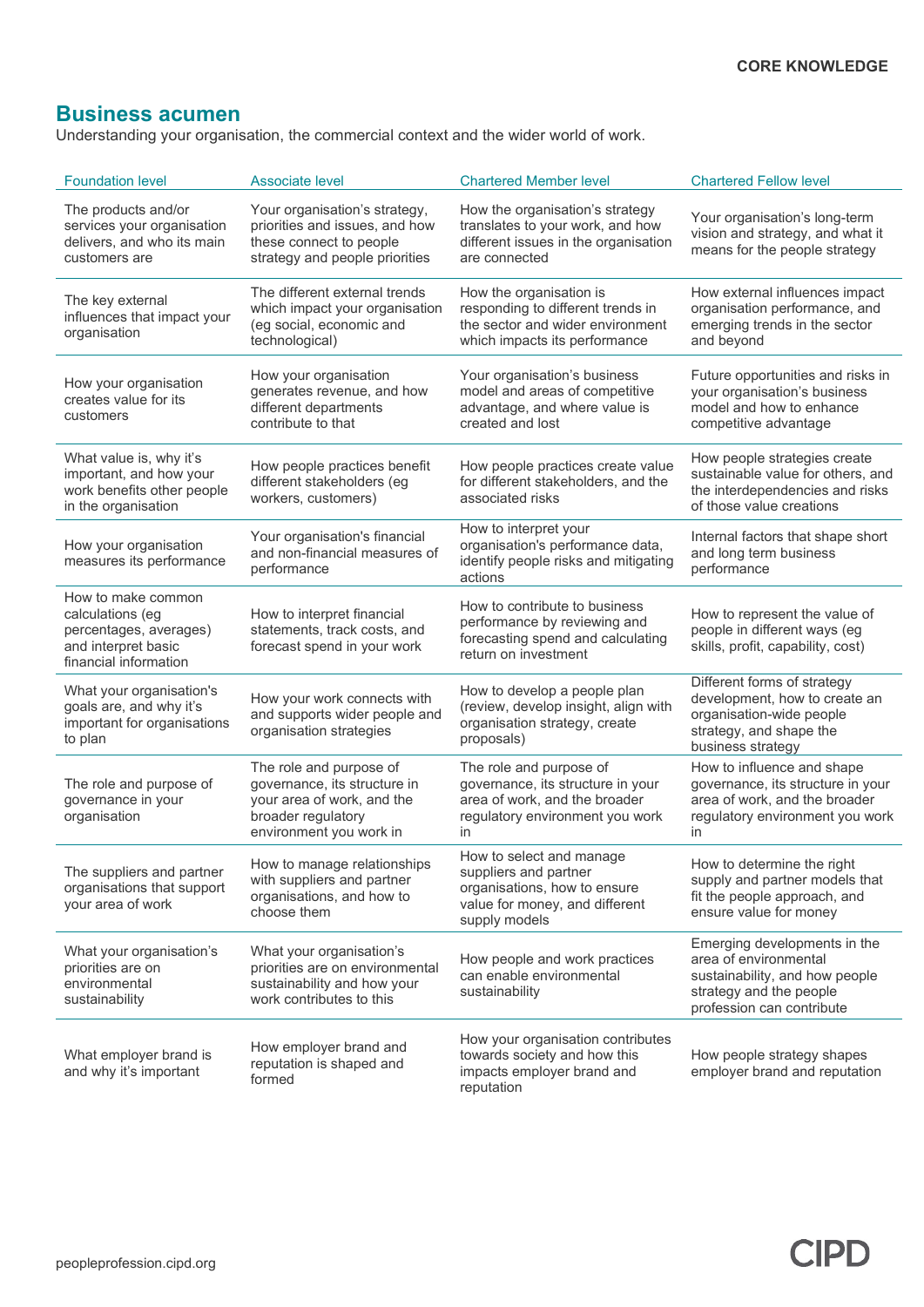#### **CORE KNOWLEDGE**

**CIPD** 

#### **Evidence-based practice**

Using evidence and data to create insight, problem solve, develop ideas and measure impact.

| <b>Foundation level</b>                                                                      | <b>Associate level</b>                                                                                           | <b>Chartered Member level</b>                                                                                                                            | <b>Chartered Fellow level</b>                                                                                |
|----------------------------------------------------------------------------------------------|------------------------------------------------------------------------------------------------------------------|----------------------------------------------------------------------------------------------------------------------------------------------------------|--------------------------------------------------------------------------------------------------------------|
| What evidence-based<br>practice is, and the different<br>steps and types of evidence<br>used | The four types of evidence<br>used in decision-making, and<br>how to identify and acquire<br>sources of evidence | How to assess the quality<br>and relevance of evidence<br>available, by identifying<br>sources of bias and using<br>evidence-based questioning<br>models | How to build organisation<br>capability and systems to enable<br>evidence-based practice                     |
| Analysis and problem-<br>solving tools (eg SWOT,<br>PESTLE, 5 Whys)                          | How to select analysis ad<br>problem-solving tools for a<br>specific situation                                   | How to use analysis and<br>problem-solving techniques<br>to translate issues into<br>answerable questions                                                | How to develop analysis and<br>problem-solving capability                                                    |
| What data is and why it's<br>important                                                       | How data and analytics can<br>be used and communicated<br>to resolve people issues                               | How to use data and<br>analytics (eg people,<br>financial, business) to<br>provide insight, answer<br>questions and make<br>decisions                    | How to use business and people<br>analytics and insights to<br>influence and shape strategy                  |
| How to access research via<br>websites (such as the CIPD<br>website)                         | How to access published<br>research relating to your<br>area of work                                             | How to use relevant<br>research (published or<br>commissioned) to inform<br>your approach                                                                | Emerging research and findings<br>that have the potential to add<br>value to the organisation                |
| The range of stakeholders<br>that people professionals<br>work with                          | Stakeholder analysis and<br>mapping and ways to gather<br>stakeholder feedback (eg<br>pulse checks and surveys)  | How to explore stakeholder<br>needs and concerns using a<br>range of methods (eg focus<br>groups)                                                        | How to reflect and balance<br>different stakeholders'<br>perspectives and values when<br>developing strategy |
| The different measures used<br>in your organisation and how<br>they apply to your work       | Measures and metrics that<br>can be used to track the<br>achievement of outcomes<br>and the impact of your work  | How to define outcomes for<br>people practices and<br>measure their impact and<br>value                                                                  | How to define outcomes for<br>people strategies and measure<br>their short and long-term impact<br>and value |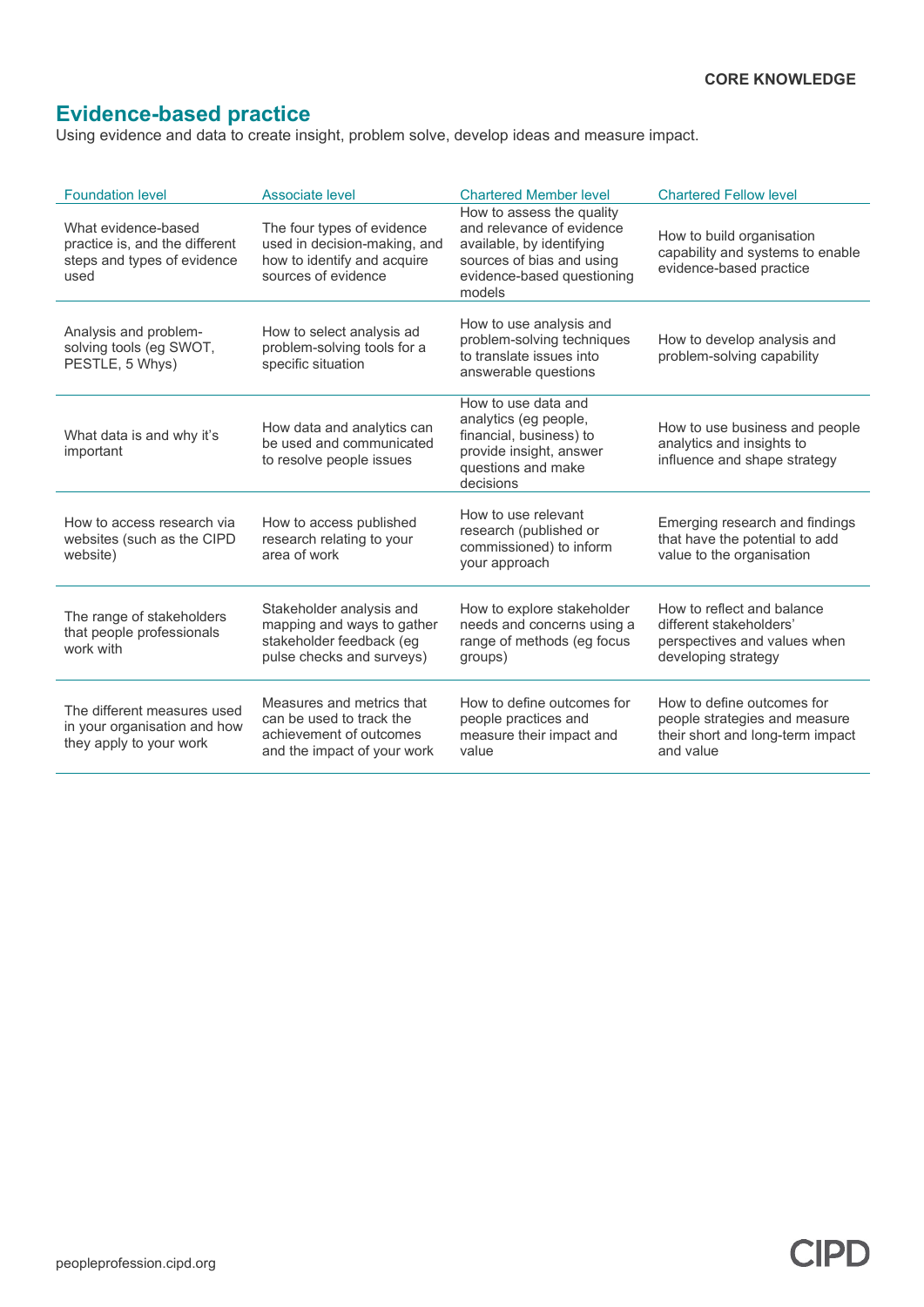#### **CORE KNOWLEDGE**

**CIPD** 

### **Technology and people**

Understanding the impact of technology on people at work

| <b>Foundation level</b>                                                                                                             | Associate level                                                                                                          | <b>Chartered Member level</b>                                                                                                                                                                                    | <b>Chartered Fellow level</b>                                                                                                                                                                                                     |
|-------------------------------------------------------------------------------------------------------------------------------------|--------------------------------------------------------------------------------------------------------------------------|------------------------------------------------------------------------------------------------------------------------------------------------------------------------------------------------------------------|-----------------------------------------------------------------------------------------------------------------------------------------------------------------------------------------------------------------------------------|
| The range of technology that is<br>used in the people profession<br>and its impact on your work                                     | What technology is available in<br>your area of the people<br>profession and how it can<br>improve the worker experience | Technologies which make<br>organisations more agile (eg<br>robotic process automation,<br>extended reality, intelligent<br>chatbots) and how to use<br>technology to support the<br>delivery of people practices | Technologies which make<br>organisations more agile (eg<br>intelligent automation such as<br>robot process automation,<br>extended reality, intelligent<br>chatbots) and how to use<br>these to enhance the people<br>proposition |
| How technology can be used<br>to help people work more<br>collaboratively, and the<br>opportunities and risks<br>associated with it | The range of technologies that<br>enable collaboration in<br>different situations                                        | How to maximise collaboration<br>through technology to improve<br>performance                                                                                                                                    | How to embed collaboration<br>through technology into culture<br>and strategy to improve<br>performance                                                                                                                           |
| The benefits and risks of social<br>media, and how to use it<br>effectively in you area of work                                     | How to use social media in<br>your work to improve the<br>worker experience and<br>organisation brand                    | How to use social media to<br>positively impact your<br>organisation (eg building<br>belonging and community,<br>enabling employee voice,<br>building employer brand)                                            | How to leverage social media<br>across the people proposition                                                                                                                                                                     |
| The role of people<br>professionals in designing<br>technology-enabled people<br>practices                                          | How to contribute to the<br>design of technology-enabled<br>people practices                                             | How to bring the people<br>perspective to the design of<br>technology-enabled people<br>practices                                                                                                                | How to shape and embed<br>digital transformation from a<br>people and culture perspective                                                                                                                                         |
| The benefits and risks of<br>technology for people and<br>organisations                                                             | How to review the impact of<br>technology on roles and<br>people processes                                               | How to assess the impact of<br>current and future technology on<br>the workforce and people<br>practices                                                                                                         | How technology will influence<br>future workforce needs                                                                                                                                                                           |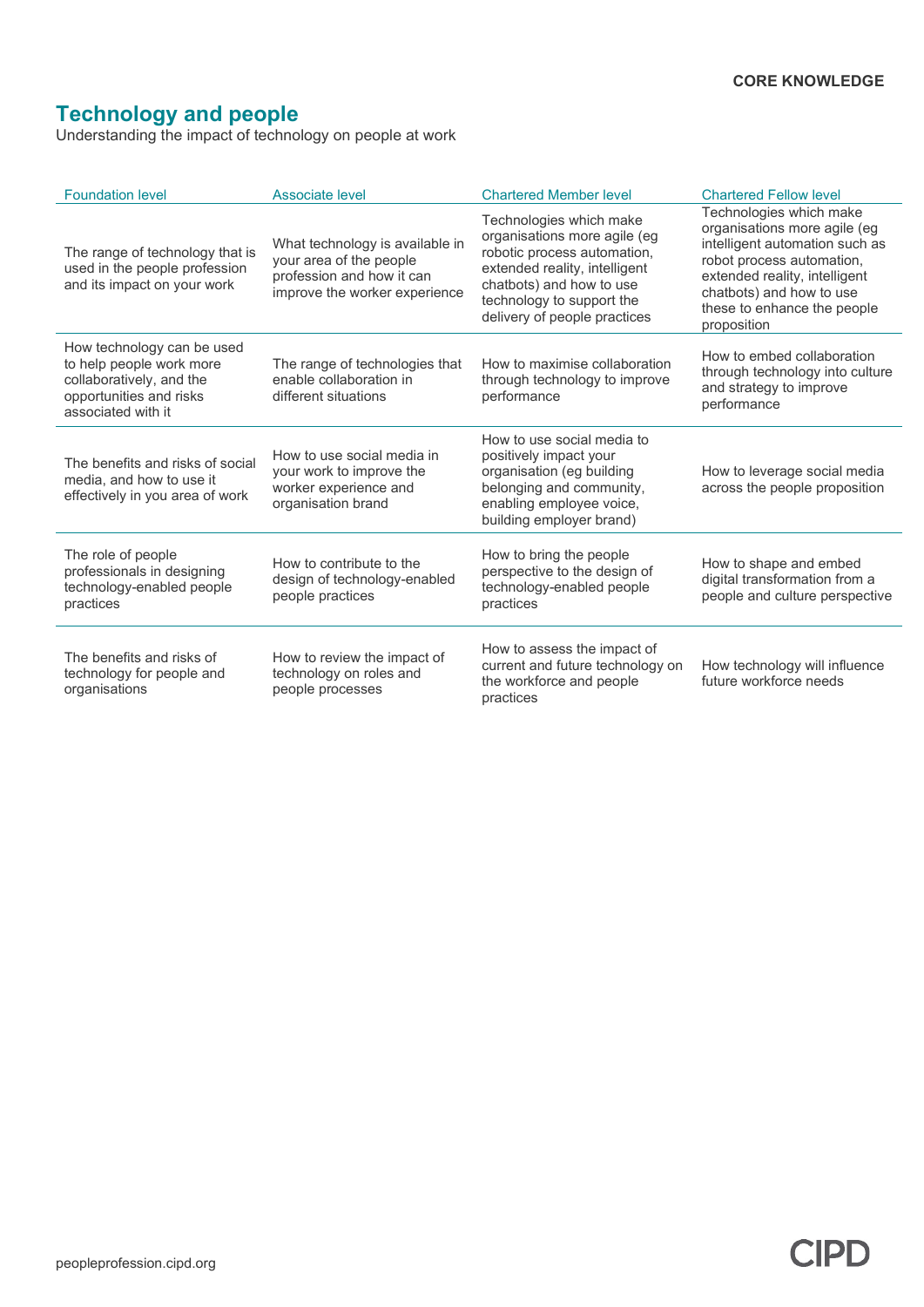#### **CORE KNOWLEDGE**

**CIPD** 

#### **Change**

Understanding how to effectively enable change.

| <b>Foundation level</b>                                                                                       | Associate level                                                                                                     | <b>Chartered Member level</b>                                                                                                           | <b>Chartered Fellow level</b>                                                                                             |
|---------------------------------------------------------------------------------------------------------------|---------------------------------------------------------------------------------------------------------------------|-----------------------------------------------------------------------------------------------------------------------------------------|---------------------------------------------------------------------------------------------------------------------------|
| What a business case is and<br>its purpose                                                                    | How to use data to create a<br>case for change                                                                      | How to use a broad range of<br>evidence (eg external insight,<br>benchmarking) to develop a<br>costed business case                     | How to evidence the value of<br>change for a range of<br>stakeholder groups                                               |
| The importance of planning<br>and managing change                                                             | Different change management<br>approaches and their<br>advantages and<br>disadvantages from a people<br>perspective | How to develop change<br>management approaches that<br>align with culture and objectives                                                | How to embed a people-<br>centred approach to change<br>management and governance<br>across the organisation              |
| What continuous<br>improvement is and why it's<br>important                                                   | How to apply continuous<br>improvement tools (eg<br>customer journey mapping and<br>test and learn)                 | How to adapt and apply a range<br>of innovation methods (eg user<br>research, prototyping and<br>iteration) to enable change at<br>pace | How to build capability to<br>design and innovate at pace to<br>create organisational value                               |
| That people are an important<br>part of any change, and that<br>change can impact people in<br>different ways | How to explain why change is<br>happening, and basic models<br>for how people experience<br>change                  | How to listen to, engage and<br>mobilise a range of stakeholders<br>to enable a change and build<br>capability                          | How to create an organisation<br>environment and culture that is<br>change-ready and change-<br>capable                   |
| N/A                                                                                                           | N/A                                                                                                                 | How to assess the best ways to<br>achieve and sustain change                                                                            | How to assess which levers<br>will achieve and sustain<br>change across an<br>organisation, and create long<br>term value |
| What a good project plan<br>looks like in your<br>organisation, and its key<br>elements                       | How to plan and deliver an<br>activity or event including<br>outcomes, tasks, resources,<br>risks and costs         | How to plan and deliver a<br>project, and manage risk,<br>resources and<br>interdependencies to deliver<br>outcomes                     | How to plan, manage and de-<br>risk broad programmes or<br>portfolios of change to deliver<br>organisational benefits     |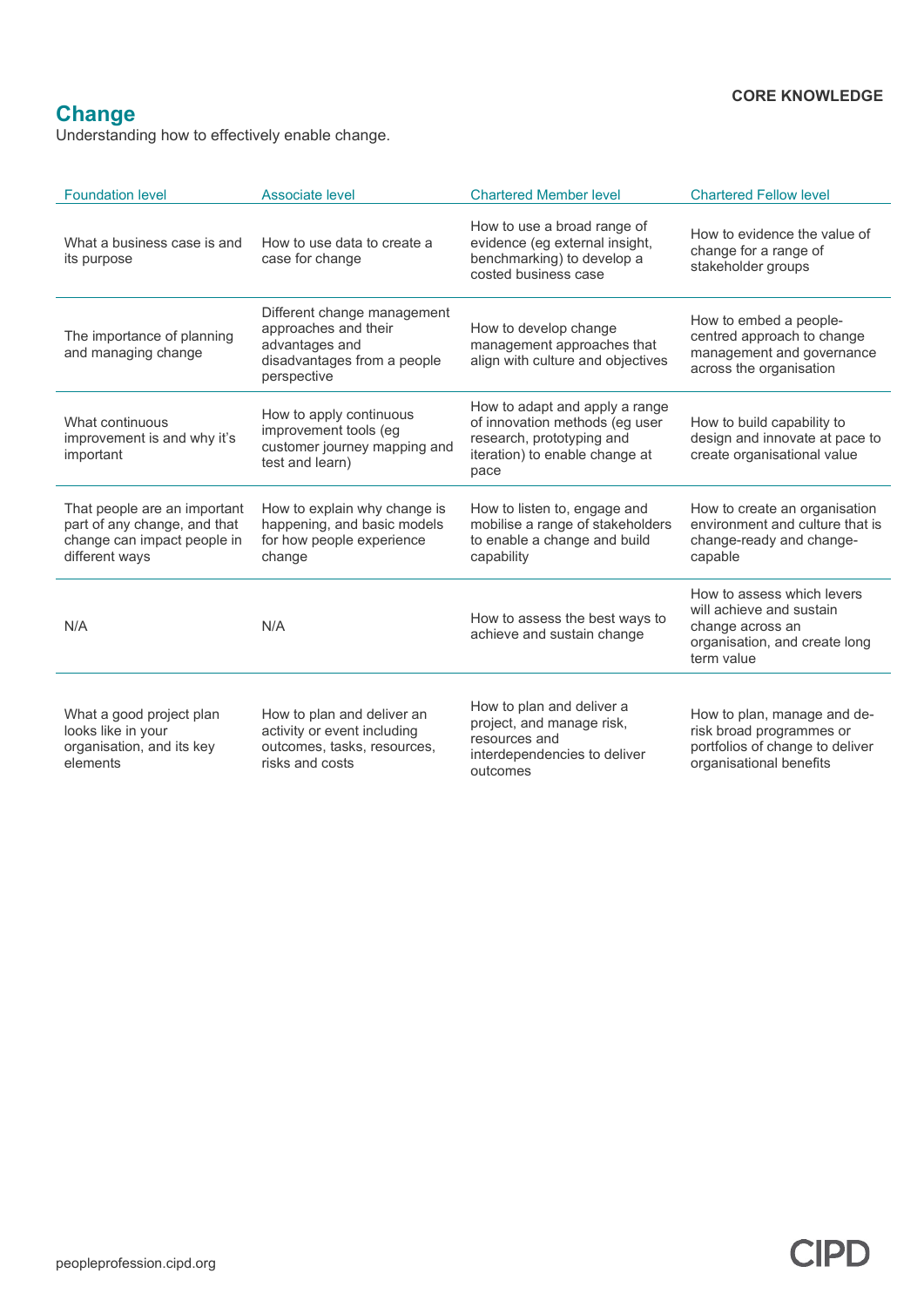# **Core behaviours**

**Explore the defining behaviours of our profession**

The eight core behaviours represent a significant shift for people professionals. With a greater focus on ethical and evidence-based decision-making, they empower you to create value for people, organisations, society and our profession.

Certain ways of thinking and acting should be universal and consistent, even in new and challenging situations. These are the behaviours it takes to be an effective people professional, identified through academic research and feedback from across the profession.



**CID**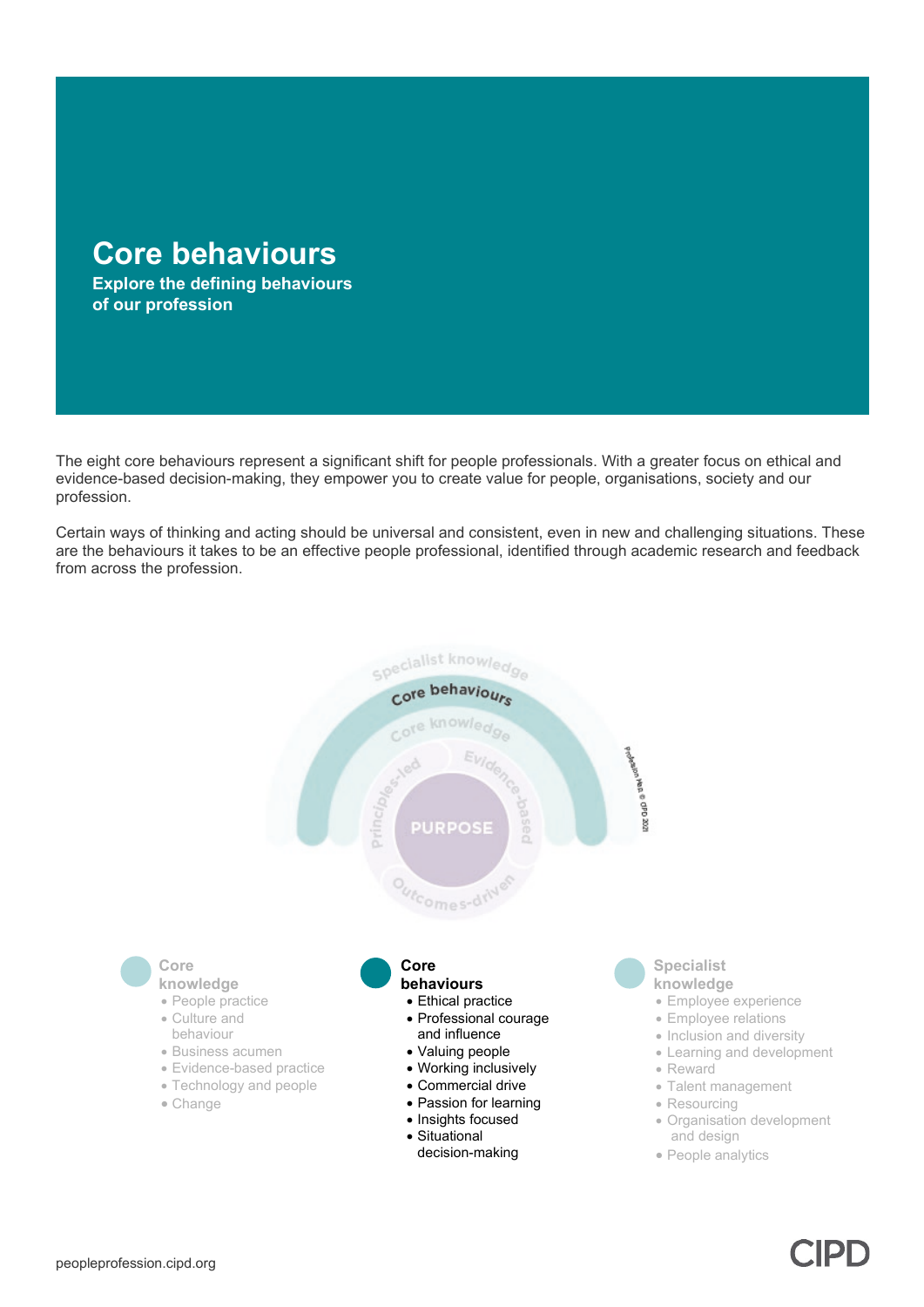#### **Ethical practice**

Building trust by role-modelling ethical behaviour, and applying principles and values consistently in decision-making.

| <b>Foundation level</b>                                                    | Associate level                                                                                                 | <b>Chartered Member level</b>                                                                                                                        | <b>Chartered Fellow level</b>                                                                                                                         |
|----------------------------------------------------------------------------|-----------------------------------------------------------------------------------------------------------------|------------------------------------------------------------------------------------------------------------------------------------------------------|-------------------------------------------------------------------------------------------------------------------------------------------------------|
| Consider how professional<br>principles and values<br>inform your approach | Make responsible choices<br>about your work, applying<br>professional principles and<br>values                  | Make responsible decisions by<br>considering different ethical<br>perspectives, and finding the<br>best possible way forward for all<br>stakeholders | Make responsible decisions by<br>balancing different ethical<br>perspectives, and shape how<br>ethics inform wider decision-<br>making and governance |
| Take responsibility for your<br>actions                                    | Consider the purpose and<br>implications of actions,<br>decisions and people practices<br>for all stakeholders  | Coach and influence managers<br>and leaders to consider the<br>implications of their decisions on<br>stakeholders                                    | Coach and influence senior<br>leaders to consider the ethical<br>impact of their decisions in the<br>short and long term                              |
| Act consistently with<br>relevant regulation and law                       | Raise concerns about people<br>practices and policies which<br>are not consistent with values<br>or legislation | Challenge decisions and actions<br>which are not ethical, explaining<br>the organisation risks                                                       | Take a visible lead in solving<br>ethical dilemmas, considering<br>how they will play out beyond<br>the organisation                                  |
| Handle personal data and<br>information in a<br>professional manner        | Provide explanations and<br>reasons for the choices you<br>make and the advice you<br>provide                   | Encourage transparency in<br>decision-making and<br>communication where possible                                                                     | Surface the unsaid in leadership<br>discussions to enable<br>transparency and improved<br>decision-making                                             |
| Demonstrate honesty in<br>dealings with others                             | Demonstrate professionalism<br>and consistency in what you<br>say and do in order to build<br>trust             | Visibly and consistently role-<br>model professional principles,<br>values and personal integrity to<br>build trust                                  | Role-model and promote ethical<br>leadership and professional<br>principles and values in<br>organisations and the wider<br>profession                |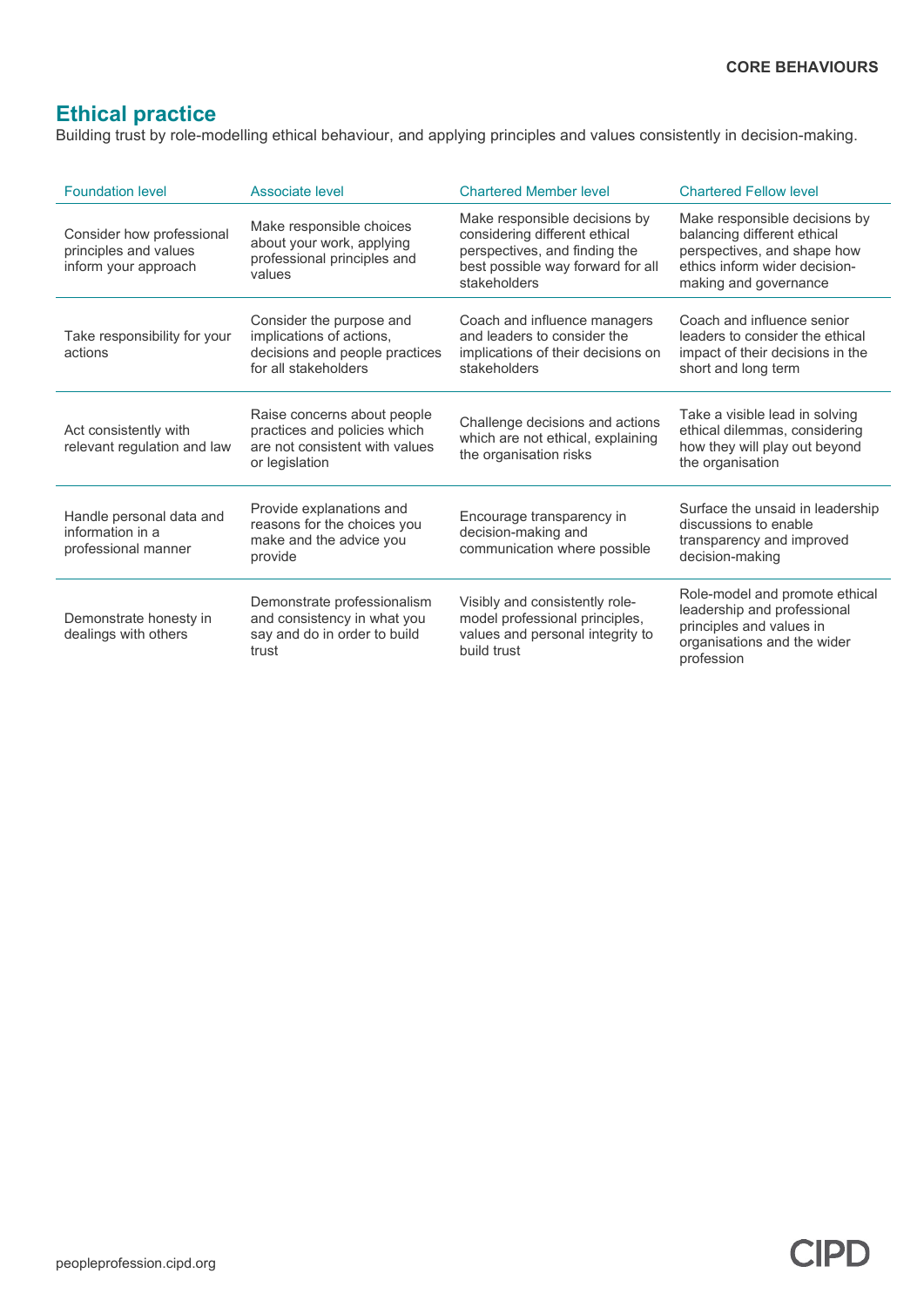#### **Professional courage and influence**

Showing courage to speak up and skilfully influencing others to gain buy in.

| <b>Foundation level</b>                                                                                   | Associate level                                                                                                | <b>Chartered Member level</b>                                                                                                                                  | <b>Chartered Fellow level</b>                                                                                             |
|-----------------------------------------------------------------------------------------------------------|----------------------------------------------------------------------------------------------------------------|----------------------------------------------------------------------------------------------------------------------------------------------------------------|---------------------------------------------------------------------------------------------------------------------------|
| Contribute views and<br>opinions clearly                                                                  | Contribute to discussions and<br>respond to questions in an<br>informed and confident way                      | Challenge constructively and<br>confidently in the face of<br>opposition                                                                                       | Take a stand with senior<br>colleagues when it is the right<br>thing to do despite significant<br>opposition or challenge |
| Provide information<br>accurately and in a timely<br>way                                                  | Communicate key information<br>in a clear and engaging way to<br>influence others                              | Communicate with impact, and<br>make complex things clear, to<br>enable a way forward                                                                          | Take a visible lead in<br>progressing difficult issues for<br>the benefit of the organisation                             |
| Initiate purposeful<br>conversations with a range<br>of people                                            | Take steps to engage regularly<br>with key stakeholders to<br>understand their preferred<br>approach and needs | Proactively develop and sustain<br>relationships with key<br>stakeholders to inform how you<br>influence them                                                  | Build and leverage a network of<br>relationships with current and<br>future influencers and<br>stakeholders               |
| Understand the impact of<br>different influencing and<br>communication styles in a<br>range of situations | Consider potential reactions<br>and resistance to inform how<br>and when you communicate<br>your ideas         | Tailor your influencing style and<br>select appropriate<br>communication channels to<br>engage your audience and gain<br>buy-in                                | Use a wide range of influencing<br>styles and strategies to secure<br>commitment across and outside<br>your organisation  |
| Recognise and accept<br>mistakes                                                                          | Recognise and take<br>responsibility for your mistakes<br>and contribute to putting things<br>right            | Take responsibility for mistakes<br>that sit within your remit,<br>encouraging learning and<br>demonstrating ownership for the<br>actions to make things right | Create a culture of<br>accountability ensuring<br>ownership for improvement and<br>learning                               |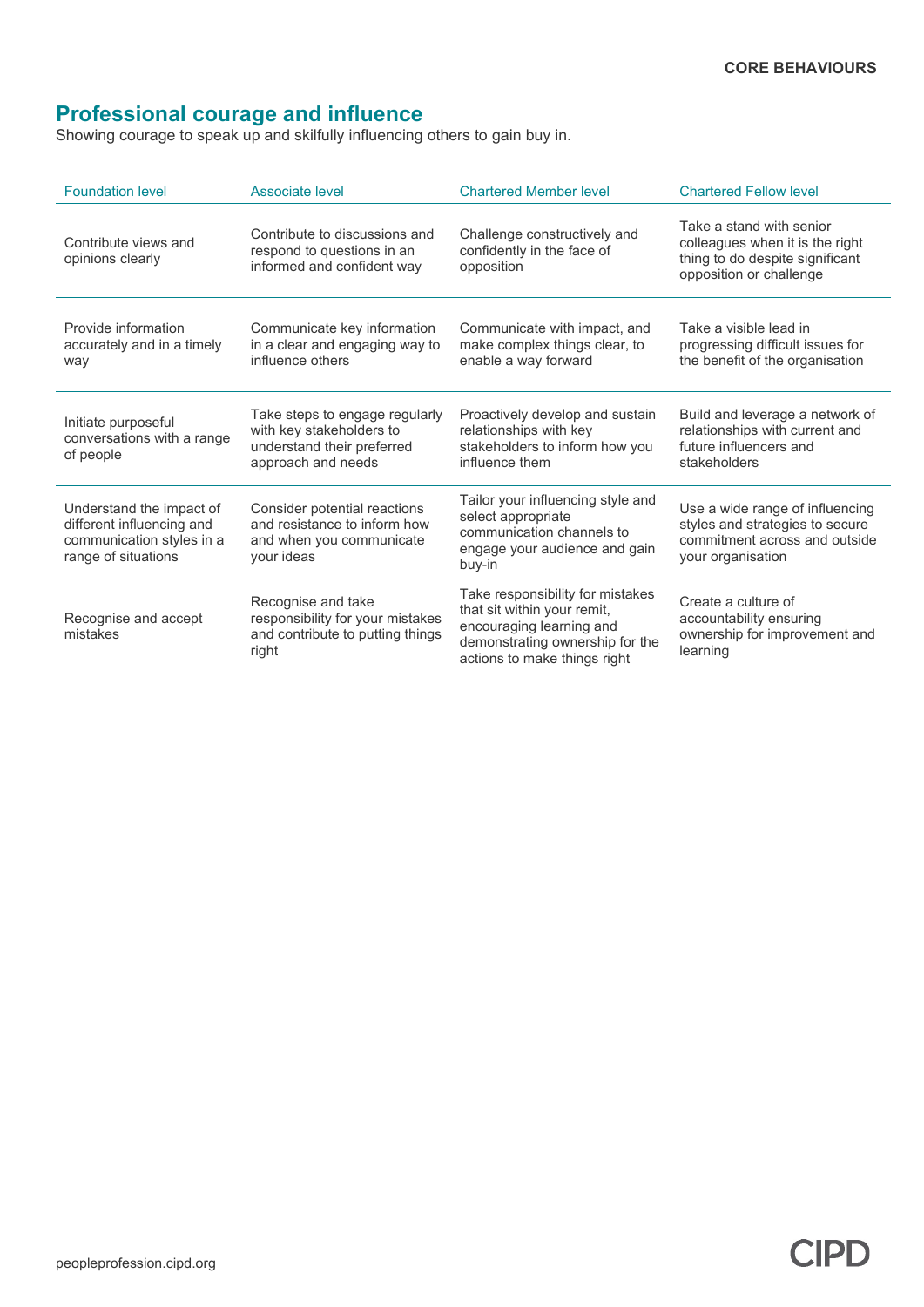### **Valuing people**

Creating a shared purpose and enabling people development, voice and well-being.

| <b>Foundation level</b>                                                         | Associate level                                                                                  | <b>Chartered Member level</b>                                                                                                                                           | <b>Chartered Fellow level</b>                                                                                 |
|---------------------------------------------------------------------------------|--------------------------------------------------------------------------------------------------|-------------------------------------------------------------------------------------------------------------------------------------------------------------------------|---------------------------------------------------------------------------------------------------------------|
| Understand the purpose of<br>your work                                          | Build a sense of team spirit<br>and purpose                                                      | Communicate the meaning and<br>purpose of work to motivate and<br>inspire people                                                                                        | Inspire others through a<br>compelling people vision which<br>shares the broad meaning and<br>purpose of work |
| Empathise with others                                                           | Treat people fairly and<br>considerately in your work                                            | Demonstrate compassion,<br>humanity and fairness in your<br>approach                                                                                                    | Model compassion, humanity and<br>fairness as a leader                                                        |
| Support others to develop<br>and be their best                                  | Enable others to develop<br>skills and capabilities to be<br>their best at work                  | Enable managers and leaders to<br>support others to be their best at<br>work                                                                                            | Promote and encourage career-<br>long learning to build organisation<br>capability and benefit society        |
| Advise colleagues and line<br>managers                                          | Coach and advise others in<br>the business                                                       | Coach, advise and build people<br>management capability in the<br>organisation                                                                                          | Create a culture of accountability<br>for people management in the<br>organisation                            |
| Ask a range of people for<br>their opinion and listen<br>carefully to responses | Enable people to have a<br>voice when designing and<br>delivering solutions which<br>impact them | Enable people to have a<br>meaningful voice by involving<br>them in decisions that impact<br>them, and bring a people<br>perspective to organisation<br>decision-making | Strive to create an organisation<br>culture that gives people a voice<br>and puts them at the centre          |
| Consider the wellbeing of<br>others                                             | Take into account the<br>wellbeing of others in the<br>design and delivery of your<br>work       | Promote the business and people<br>benefits of wellbeing and the need<br>for shared responsibility                                                                      | Engage leaders and stakeholders<br>in creating and sustaining a<br>culture of wellbeing                       |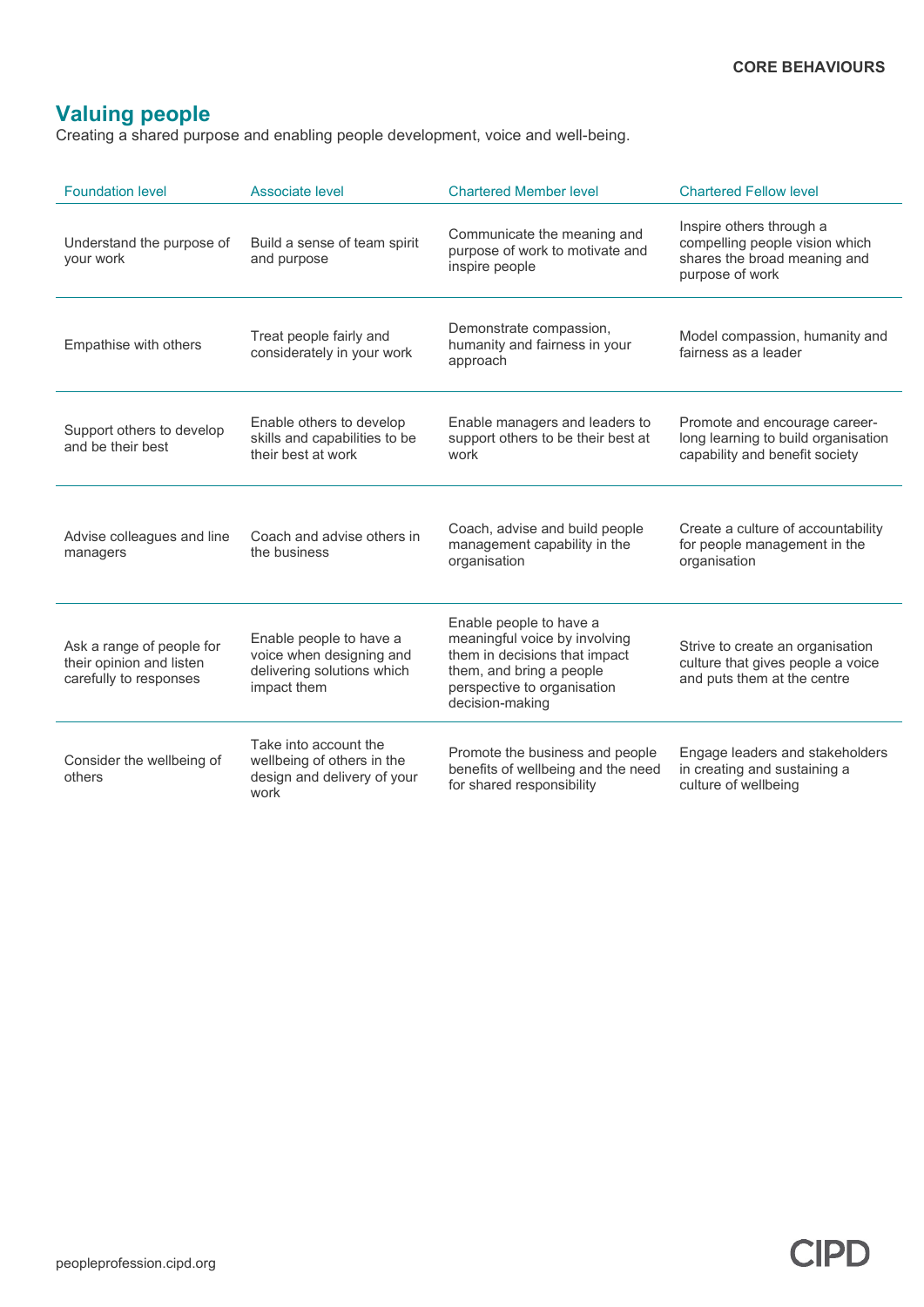### **Working inclusively**

Working and collaborating across boundaries, effectively and inclusively, to achieve positive outcomes.

| <b>Foundation level</b>                                                          | Associate level                                                                            | <b>Chartered Member level</b>                                                                            | <b>Chartered Fellow level</b>                                                                          |
|----------------------------------------------------------------------------------|--------------------------------------------------------------------------------------------|----------------------------------------------------------------------------------------------------------|--------------------------------------------------------------------------------------------------------|
| Show sensitivity and respect<br>to others                                        | Get to know people as<br>individuals so you can work<br>together more effectively          | Role-model and advocate the<br>value of including others and<br>embracing difference                     | Foster an inclusive culture which<br>unites people, whatever their<br>differences                      |
| Demonstrate openness to<br>diverse views and opinions                            | Actively seek and listen to<br>diverse views and opinions                                  | Explore and interpret a diverse<br>range of perspectives and views                                       | Value and integrate diverse<br>perspectives when creating<br>people strategy                           |
| Build positive working<br>relationships with immediate<br>colleagues             | Build purposeful working<br>relationships with and<br>collaborate with wider<br>colleagues | Build collaborative relationships<br>across organisation boundaries,<br>cultures and other disciplines   | Build strategic relationships and<br>partnerships across professions,<br>geographies and organisations |
| N/A                                                                              | N/A                                                                                        | Facilitate connections and joint-<br>working across teams,<br>disciplines and functions                  | Broker collaborations across<br>and outside organisations to<br>progress shared agendas                |
| Share data and information<br>to inform work in your area                        | Readily share your knowledge<br>and expertise with others to<br>solve problems             | Proactively share knowledge,<br>experience and expertise to co-<br>create solutions across<br>boundaries | Create a culture of knowledge,<br>experience and expertise<br>sharing                                  |
| Handle difficult situations<br>calmly and contribute to<br>finding a way forward | Support others to resolve<br>conflict and build trust before<br>issues escalate            | Coach and enable others to<br>resolve conflict and build trust<br>within teams and functions             | Coach and influence senior<br>leaders to build trust and<br>cohesion                                   |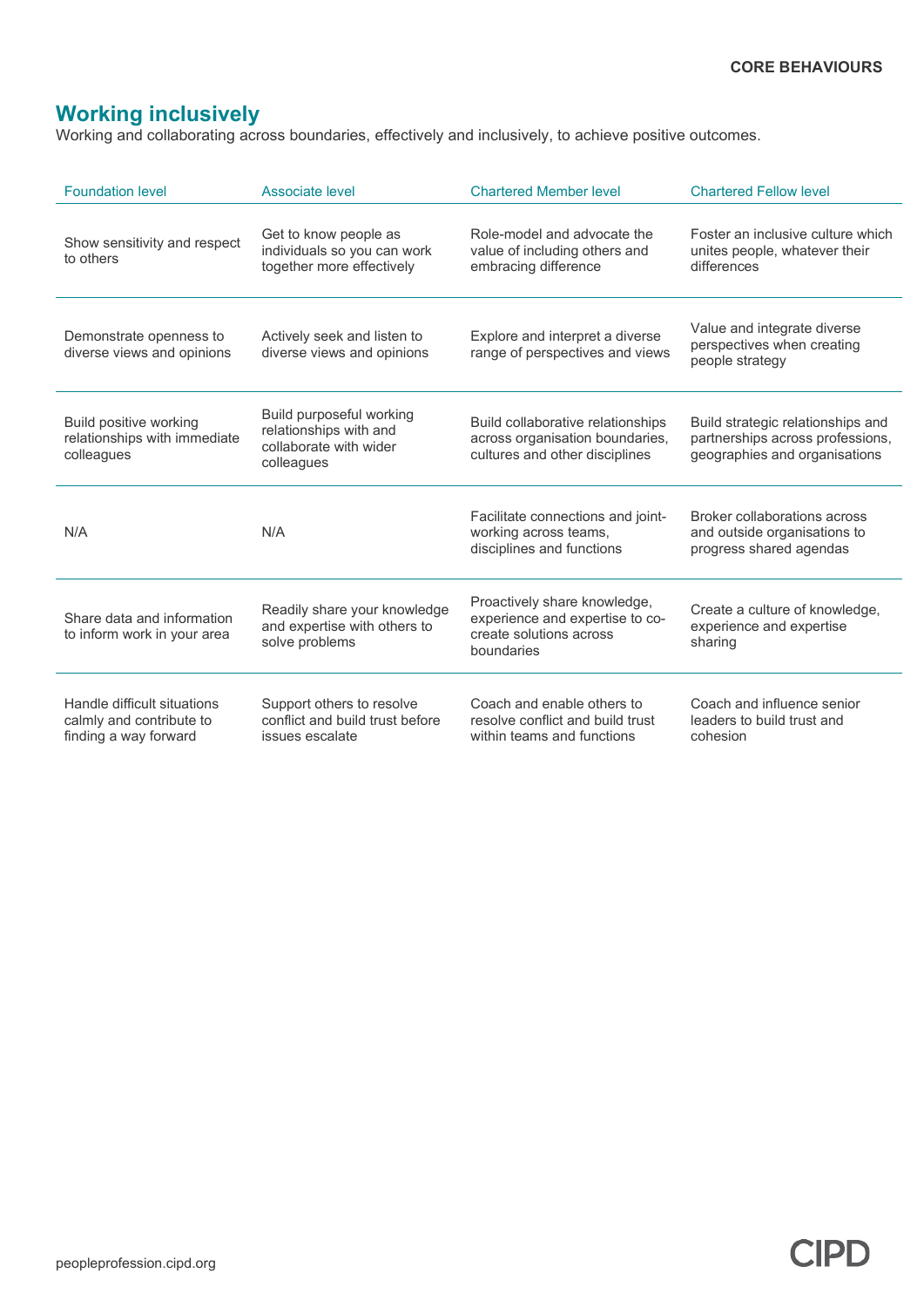### **Commercial drive**

Using a commercial mindset, demonstrating drive and enabling change to create value.

| <b>Foundation level</b>                                                                                 | Associate level                                                                                                    | <b>Chartered Member level</b>                                                                                              | <b>Chartered Fellow level</b>                                                                            |
|---------------------------------------------------------------------------------------------------------|--------------------------------------------------------------------------------------------------------------------|----------------------------------------------------------------------------------------------------------------------------|----------------------------------------------------------------------------------------------------------|
| Show a keen interest in your<br>organisation and its<br>performance                                     | Identify and focus your attention<br>on people issues that impact on<br>business performance                       | Prioritise people practices,<br>opportunities and risks that<br>drive sustained commercial<br>success and value for people | Focus on driving value through<br>the alignment of people<br>strategy with commercial<br>strategies      |
| Demonstrate that you are<br>customer- focused in your<br>work                                           | Engage with customers to<br>understand their needs and<br>improve their experiences                                | Partner with customers to<br>understand their current and<br>future needs, and contract<br>effectively                     | Create a culture that prioritises<br>the understanding of customer<br>needs to enhance customer<br>value |
| Demonstrate that you are<br>cost-conscious in your work                                                 | Carefully consider the financial<br>and operational implications of<br>your choices                                | Develop and present robust<br>business cases using<br>evidence to demonstrate a<br>return on investment                    | Evidence the strategic value of<br>investment in people to a wide<br>range of stakeholders               |
| Identify the steps to achieve<br>agreed goals and<br>demonstrate drive to deliver<br>to a high standard | Take responsibility to provide<br>pragmatic and timely advice and<br>deliver solutions that meet<br>business needs | Take responsibility and<br>demonstrate commitment to<br>deliver business outcomes and<br>benefits                          | Take responsibility for the<br>creation of shared value<br>through people strategy                       |
| Maintain motivation and<br>resilience through self-care<br>and know when to ask for<br>help             | Maintain motivation and<br>resilience through self-care and<br>personal responsibility                             | Demonstrate motivation and<br>resilience through self-care<br>and personal responsibility                                  | Model motivation and<br>resilience and create a culture<br>of self-care and personal<br>responsibility   |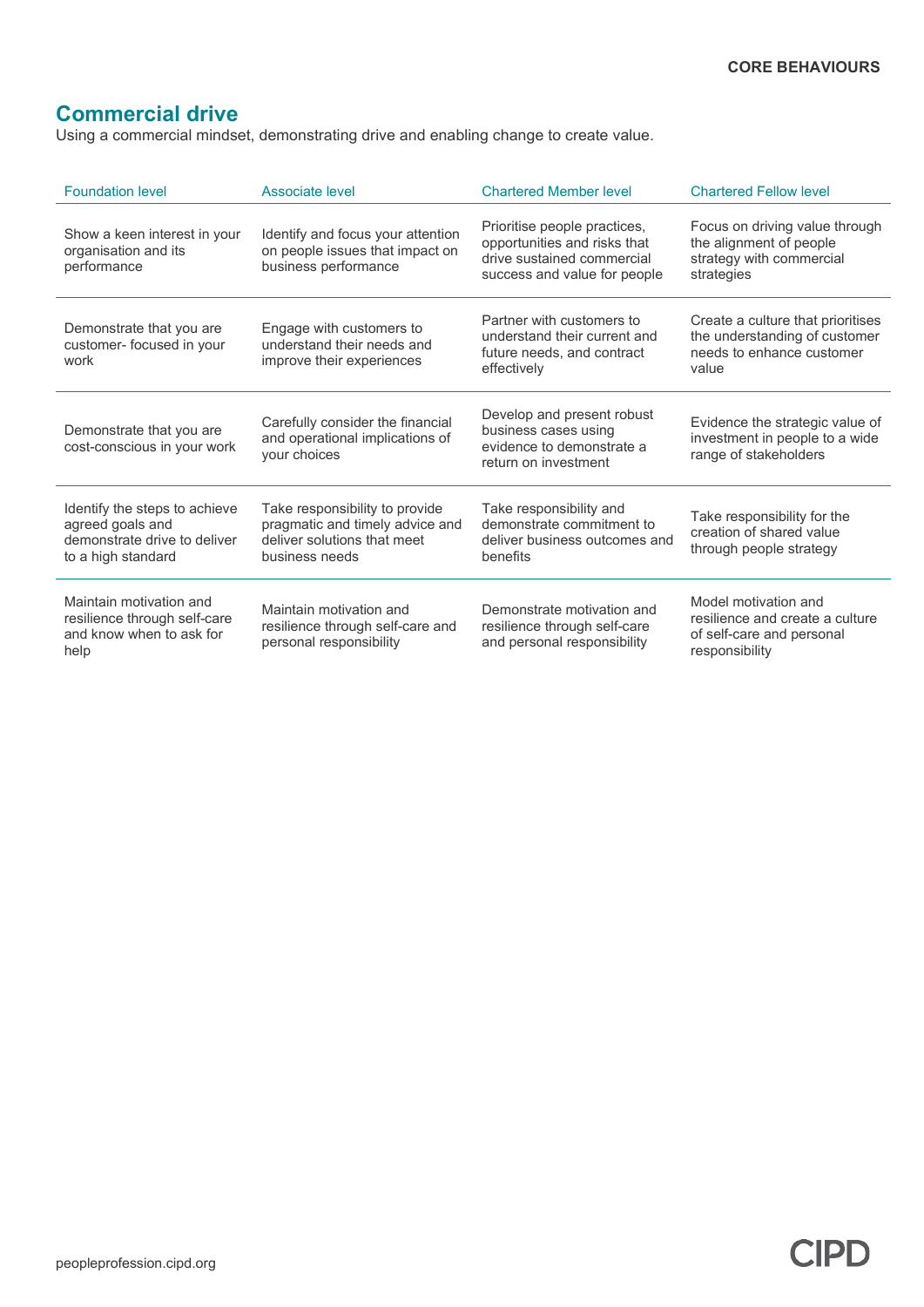#### **Passion for learning**

Demonstrating curiosity and making the most of opportunities to learn, improve and innovate.

| <b>Foundation level</b>                                                                                           | Associate level                                                                                                  | <b>Chartered Member level</b>                                                                                                                                             | <b>Chartered Fellow level</b>                                                                                                                                      |
|-------------------------------------------------------------------------------------------------------------------|------------------------------------------------------------------------------------------------------------------|---------------------------------------------------------------------------------------------------------------------------------------------------------------------------|--------------------------------------------------------------------------------------------------------------------------------------------------------------------|
| Remain inquisitive about<br>issues and developments<br>in the people profession<br>and the wider world of<br>work | Keep up-to-date with<br>external trends and<br>developments and consider<br>how they will impact on your<br>work | Connect with internal and<br>external peers regularly to<br>benchmark, share good practice<br>and anticipate future trends to<br>inform future priorities and<br>practice | Connect with a network of<br>leaders to share leading<br>practice, understand external<br>influences and anticipate future<br>trends to shape the people<br>agenda |
| Be open to trying new<br>ideas or approaches to<br>improve and learn                                              | Seek opportunities to test<br>new ways of doing things to<br>make improvements                                   | Pursue opportunities to test<br>insight, develop new<br>approaches and innovate                                                                                           | Foster a culture that encourages<br>learning through the<br>development and testing of new<br>and innovative approaches                                            |
| Demonstrate a proactive<br>approach to developing<br>your professional<br>knowledge, skills and<br>experience     | Demonstrate a proactive<br>approach to developing your<br>professional knowledge,<br>skills and experience       | Enable own and others'<br>continuous professional<br>development using a range of<br>methods                                                                              | Demonstrate a strong<br>commitment to the development<br>of people professionals and the<br>wider people profession                                                |
| Seek feedback and use it<br>to learn and develop                                                                  | Regularly ask for and act on<br>feedback to learn and<br>develop                                                 | Reflect on experience, seek<br>feedback and apply your<br>learning                                                                                                        | Visibly role-model your own<br>continuous professional<br>development and promote a<br>learning culture                                                            |
| Seek to understand<br>yourself better                                                                             | Demonstrate awareness of<br>your own strengths and<br>development areas, and the<br>limits of your expertise     | Seek to have a deep<br>understanding of yourself and<br>your impact on others, and of<br>the limits of your own expertise                                                 | Coach and mentor others to<br>have a deep understanding of<br>themselves and their impact on<br>others                                                             |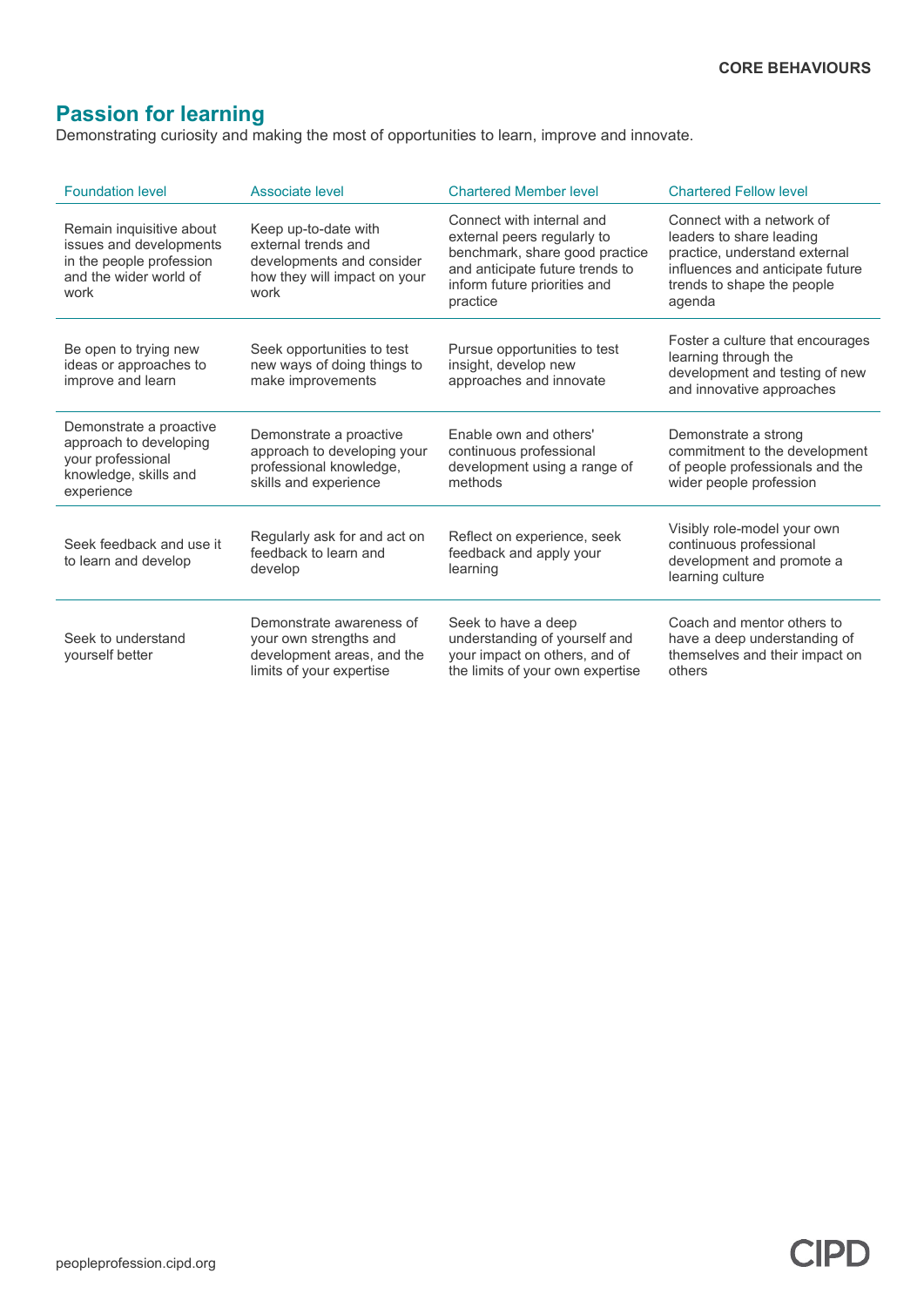### **Insights focused**

Asking questions and evaluating evidence and ideas, to create insight and understand the whole.

| <b>Foundation level</b>                                        | Associate level                                                                                                                      | <b>Chartered Member level</b>                                                                                                                                                                   | <b>Chartered Fellow level</b>                                                                                                 |
|----------------------------------------------------------------|--------------------------------------------------------------------------------------------------------------------------------------|-------------------------------------------------------------------------------------------------------------------------------------------------------------------------------------------------|-------------------------------------------------------------------------------------------------------------------------------|
| Ask questions to<br>understand problems or<br>issues           | Ask questions to explore<br>issues and understand<br>underlying causes                                                               | Take a disciplined and open-<br>minded approach to<br>understand and define<br>organisation issues and their<br>root causes                                                                     | Take a systemic approach in<br>understanding and framing<br>emerging organisation and<br>sector issues                        |
| Accurately retrieve and<br>collate data to inform<br>decisions | Identify sources of evidence<br>(eg internal data,<br>professional opinion and<br>external practice) and how<br>best to acquire them | Acquire and source multiple<br>sources of evidence (eg<br>internal and external<br>professional expertise,<br>research and stakeholder<br>concerns and values) to test<br>assumptions and ideas | Oversee the acquisition and<br>sourcing of internal and external<br>evidence to inform people<br>strategy                     |
| Accurately analyse and<br>evaluate evidence                    | Objectively evaluate<br>evidence taking into account<br>its quality                                                                  | Objectively analyse and<br>evaluate multiple sources of<br>evidence to create insight,<br>identifying sources of bias                                                                           | Develop organisation capability<br>to create evidence-based insight<br>that will shape people and<br>organisation strategy    |
| Contribute ideas using a<br>reasoned approach                  | Assess the quality of your<br>own ideas and ask questions<br>about others' ideas and<br>proposals                                    | Collectively develop and<br>improve the quality of ideas<br>and proposals                                                                                                                       | Build capability to develop new<br>ideas and move organisational<br>thinking forward                                          |
| Summarise data and<br>evidence effectively                     | Summarise evidence<br>findings and identify key<br>ideas, insights and<br>connections                                                | Assimilate evidence and ideas<br>to identify themes and<br>connections and gain insight<br>on the whole issue and its<br>wider implications                                                     | Apply a systemic approach<br>when bringing together people<br>and business insight to create<br>people and organisation value |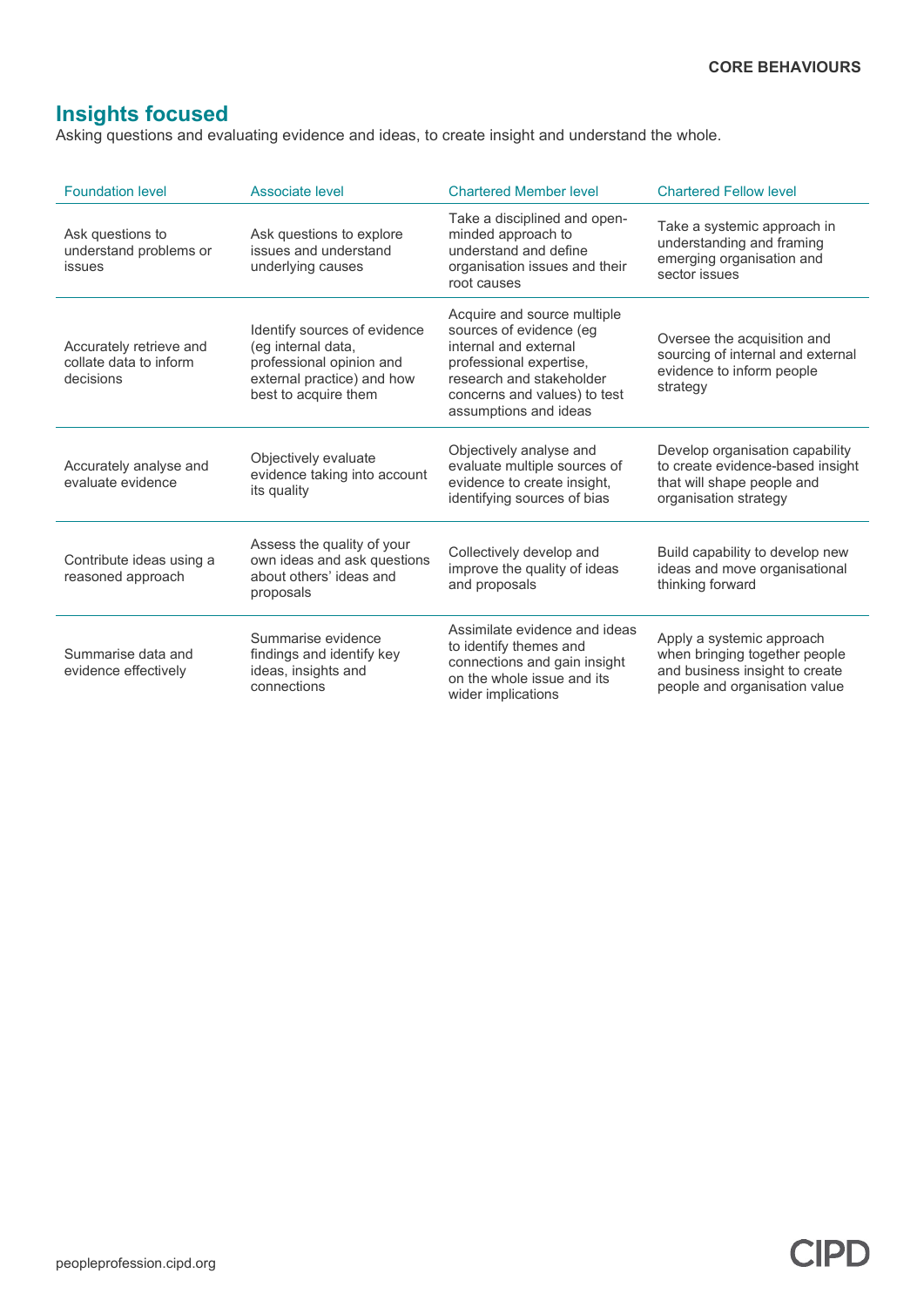#### **Situational decision-making**

Making effective and pragmatic decisions or choices based on the specific situation or context.

| <b>Foundation level</b>                                                                         | Associate level                                                                                  | <b>Chartered Member level</b>                                                                                              | <b>Chartered Fellow level</b>                                                                                                                        |
|-------------------------------------------------------------------------------------------------|--------------------------------------------------------------------------------------------------|----------------------------------------------------------------------------------------------------------------------------|------------------------------------------------------------------------------------------------------------------------------------------------------|
| Apply agreed procedures<br>and policies and available<br>sources of evidence to make<br>choices | Solve problems and make<br>choices by applying<br>evidence relevant to the<br>specific situation | Make well-judged decisions by<br>considering all available<br>evidence in the context of the<br>specific situation         | Make complex and timely<br>decisions in line with available<br>evidence, the strategic context<br>and professional values when<br>there are unknowns |
| N/A                                                                                             | Identify the different options<br>or solutions available and the<br>benefits and risks of each   | Consider different options and<br>make decisions by balancing<br>opportunity, risk and alignment<br>to professional values | Create an environment where<br>others are empowered to make<br>decisions, whilst overseeing risk                                                     |
| Be open to new information<br>and changing circumstances                                        | Adapt your approach and<br>choices in light of new<br>information or changing<br>circumstances   | Adapt your decisions and<br>practices to take account of<br>changes to the business<br>environment                         | Anticipate and identify key<br>changes in the organisation<br>environment, and evolve people<br>strategy to take account of these                    |
| Seek to understand the<br>outcomes of your actions                                              | Understand how your<br>choices and actions impact<br>on wider performance                        | Demonstrate commitment to<br>evaluating the outcome and<br>impact of your decisions to<br>inform your future approach      | Promote a culture that recognises<br>the value of measuring outcomes<br>and evaluating the impact of<br>decisions                                    |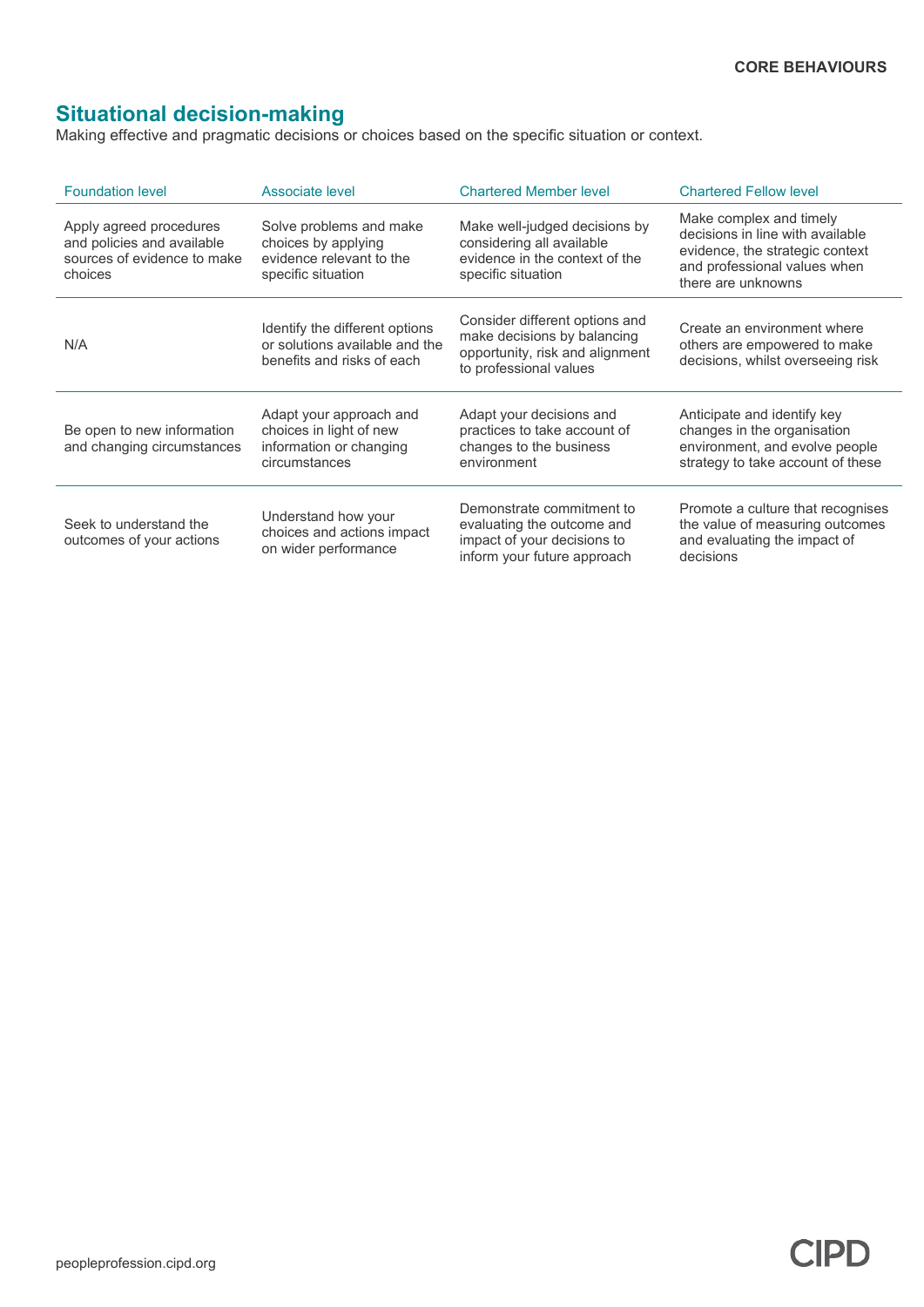# **Specialist knowledge**

**Discover the broad range of specialisms within the people profession**

No matter what level you're at, the specialist knowledge areas show you how to apply your expertise to make a positive impact.

The people profession is a broad spectrum of opportunities. We've outlined nine specialist disciplines across HR, L&D, OD&D and beyond. If you work in one of these areas or want to deepen your expertise for your own development, this is where you can explore career paths and plot your progress through your chosen areas of expertise.



**CID**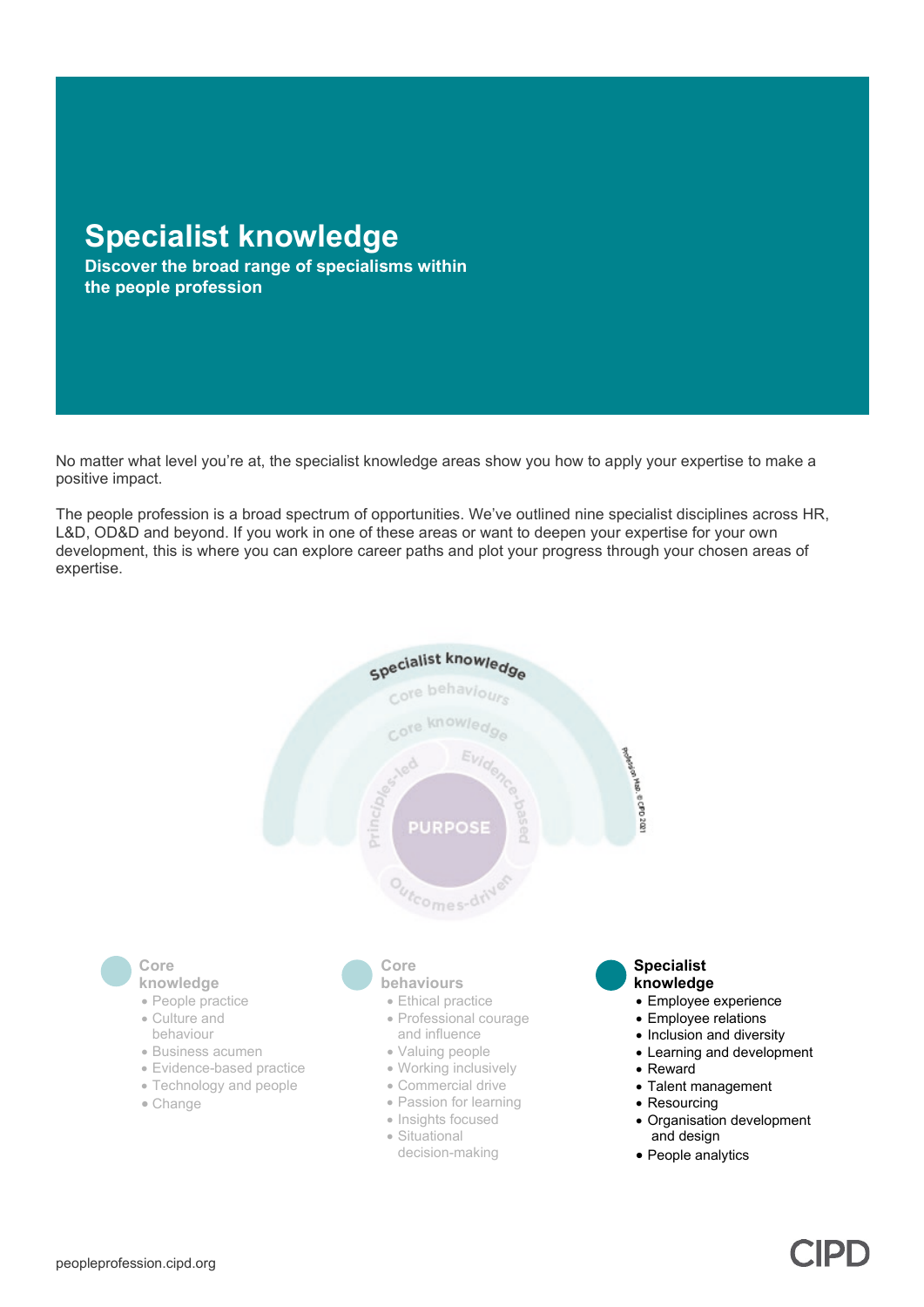#### **Employee experience**

Creating a holistic approach around engagement and well-being which enables workers to have a voice and be their best.

| <b>Foundation level</b>                                                                                         | Associate level                                                                                           | <b>Chartered Member level</b>                                                                                 | <b>Chartered Fellow level</b>                                                                                      |
|-----------------------------------------------------------------------------------------------------------------|-----------------------------------------------------------------------------------------------------------|---------------------------------------------------------------------------------------------------------------|--------------------------------------------------------------------------------------------------------------------|
| Your organisation's<br>approach to employee<br>engagement                                                       | Tools and approaches to<br>drive employee engagement                                                      | How to design approaches to<br>drive and assess employee<br>engagement across the<br>organisation             | How approaches to engagement<br>can be used to create<br>organisation value and improve<br>the employee experience |
| Your organisation's<br>approaches to listening to<br>workers                                                    | The pros and cons of a<br>range of worker voice tools<br>and approaches                                   | How to align and evaluate<br>worker voice tools and<br>approaches and drive forward<br>the outputs            | How to anticipate future trends in<br>worker voice, and assess their<br>strategic value                            |
| How the relationship a<br>worker has with their<br>manager can positively or<br>negatively impact<br>engagement | How to assess management<br>practices and behaviours<br>and their impact on the<br>worker experience      | How to evaluate and improve<br>management practices and<br>behaviours to create a better<br>worker experience | The link between management<br>practices, worker experience and<br>organisation performance                        |
| Your organisation's<br>onboarding approaches                                                                    | Different elements of<br>onboarding and how to<br>administer them                                         | How to design an integrated<br>onboarding programme                                                           | The impact of onboarding on the<br>employer brand                                                                  |
| The different approaches<br>to and activities around<br>wellbeing in your<br>organisation                       | The factors which impact<br>wellbeing at work and how to<br>create wellbeing<br>interventions for workers | The benefits of proactive and<br>reactive wellbeing approaches<br>for workers and the organisation            | How different approaches to<br>wellbeing create strategic value<br>for workers, the organisation and<br>society    |
| How trust affects the<br>working relationship                                                                   | Different trust models and<br>how they can be used to<br>improve relationships at work                    | How to build a culture of trust<br>across the organisation for<br>workers and other stakeholders              | How to build a culture of trust and<br>its impact on wider organisation<br>culture, performance and<br>reputation  |
| Your organisation's current<br>employer brand                                                                   | How to assess brand<br>perception and different<br>ways to enhance the<br>employer brand                  | How to align organisation brand<br>and employer brand                                                         | How to create a unique employer<br>brand aligned to culture, mission<br>and values                                 |
| People policies that impact<br>the worker experience in<br>your organisation                                    | How to assess the impact of<br>people policies on the worker<br>experience                                | How to shape people policy<br>frameworks that positively<br>impact the worker experience                      | How to integrate worker<br>experience into wider policy<br>frameworks                                              |
| Communications channels<br>in your organisation                                                                 | How to use and assess the<br>effectiveness of different<br>communications channels<br>and approaches      | How to design communication<br>plans which positively impact the<br>worker experience                         | How to assess the impact of<br>strategic communications on the<br>worker experience                                |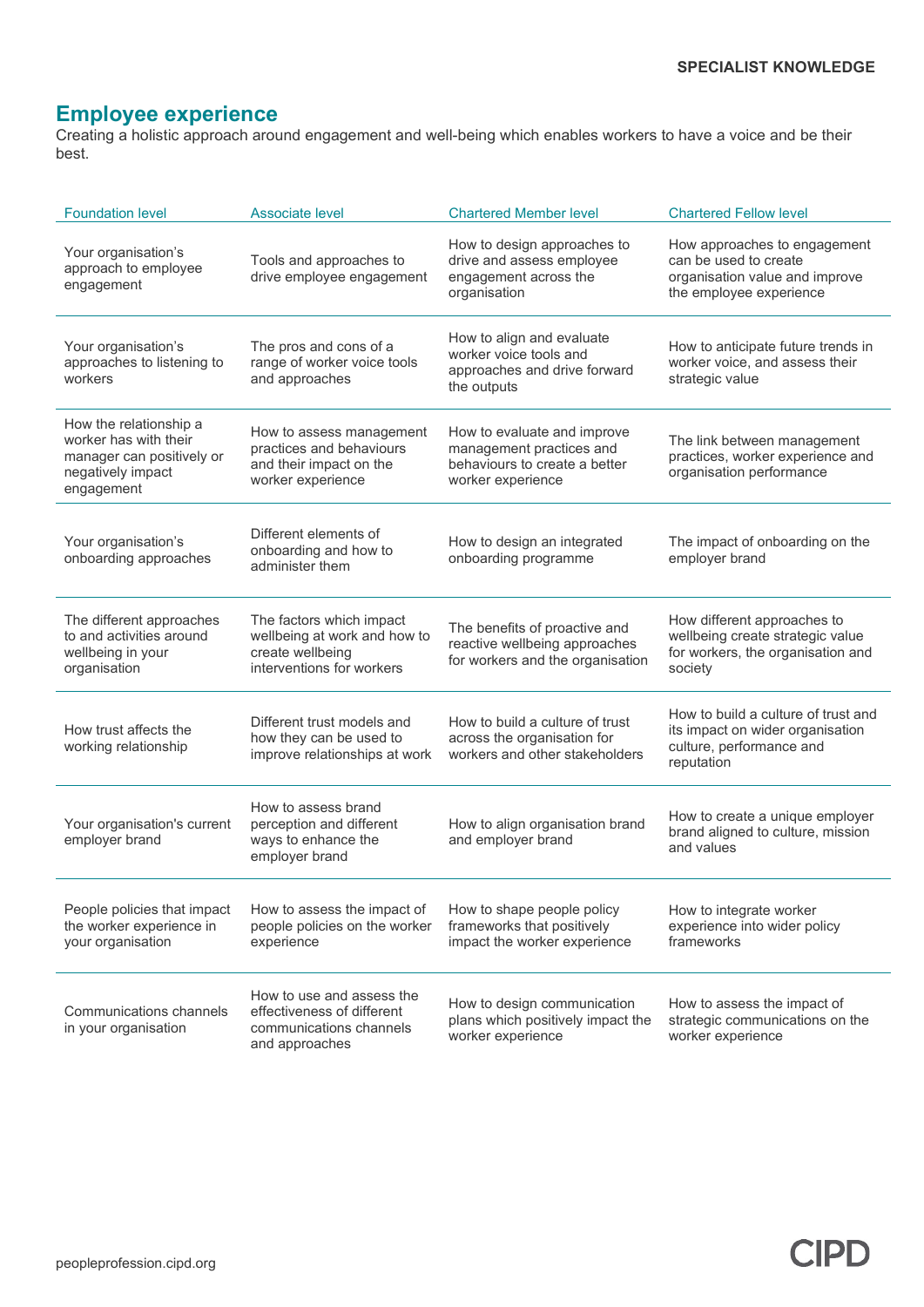#### **Employee relations**

Ensuring the relationship between an organisation and its people is managed through transparent practices and relevant law.

| <b>Foundation level</b>                                                                                                                                 | Associate level                                                                                                                                                           | <b>Chartered Member level</b>                                                                                                  | <b>Chartered Fellow level</b>                                                                                                                          |
|---------------------------------------------------------------------------------------------------------------------------------------------------------|---------------------------------------------------------------------------------------------------------------------------------------------------------------------------|--------------------------------------------------------------------------------------------------------------------------------|--------------------------------------------------------------------------------------------------------------------------------------------------------|
| The culture and approach<br>to employee relations in<br>your organisation                                                                               | How the employee relations<br>culture impacts the way people<br>work                                                                                                      | How to develop and review your<br>employee relations culture to be<br>resolution-focused and improve<br>business outcomes      | How to drive an employment<br>culture that improves<br>performance and reputation,<br>whilst mitigating risk                                           |
| What people policies are in<br>place in your organisation<br>and how they support<br>employee relations<br>practices                                    | How to apply your<br>organisation's people policies<br>in a wide range of situations to<br>support effective case<br>management and employee<br>relations practice        | How to develop and apply people<br>policies which improve the worker<br>experience and employer brand,<br>and mitigate risk    | How to develop an employee<br>relations strategy which<br>positively impacts the business<br>and the way people work                                   |
| Key employment/labour<br>law                                                                                                                            | How to apply<br>employment/labour law in a<br>wide range of work situations                                                                                               | How to apply and interpret<br>employment/labour law in a range<br>of complex work situations and<br>mitigate risk              | How to manage the impact and<br>risk to the organisation of<br>employment/labour law and<br>regulation                                                 |
| The legal system which<br>deals with employment<br>disputes (eg<br>employment/labour<br>tribunals, arbitration)                                         | The evidence needed to<br>support employment legal<br>cases/labour disputes                                                                                               | How the employment legal system<br>works, and how to prepare for and<br>manage cases/labour disputes                           | How to lead complex legal<br>cases/labour disputes and<br>manage organisation risks<br>associated with legal action                                    |
| What workplace conflict is<br>and a range of dispute<br>resolution techniques (eg<br>mediation, conciliation,<br>negotiation, settlement<br>agreements) | How to apply different dispute<br>resolution techniques to<br>resolve workplace conflict                                                                                  | How to manage high risk and<br>complex disputes, and when to<br>use legal routes                                               | How to create a culture which<br>mitigates workplace conflict                                                                                          |
| What collective<br>employment/labour law<br>and collective bargaining is<br>(if applicable in your<br>region)                                           | Collective employment/labour<br>law, and how to work with<br>formal representative bodies<br>such as Trade Unions and<br>Works Councils (if applicable<br>in your region) | Collective employment/labour law<br>and how to manage collective<br>bargaining relationships (if<br>applicable in your region) | How to develop strategies and<br>frameworks that support<br>collective bargaining and<br>collaborative relationships (if<br>applicable in your region) |
| The importance of<br>consultation and<br>negotiation with individuals<br>and groups                                                                     | Different approaches and<br>models of consultation and<br>negotiation                                                                                                     | How to drive effective working<br>relationships through consultation<br>and negotiation                                        | How to establish frameworks<br>and mechanisms to support a<br>culture of effective consultation<br>and negotiation                                     |
| The different ways by<br>which employees' voices<br>can be heard                                                                                        | Why employee voice is<br>important, and the role of<br>employee groups in engaging<br>workers (eg employee<br>councils, staff forums)                                     | How to use employee voice<br>insights to positively impact the<br>way people work                                              | How to use employee voice<br>insight to shape the<br>organisation's culture                                                                            |
| The different types of<br>employees/workers in your<br>organisation (eg employed,<br>gig worker, contractor,<br>consultant)                             | The impact of different<br>employee/worker relationships<br>on the organisation                                                                                           | How to balance individual and<br>business expectations regarding<br>employee/worker relationships                              | How to maximise the individual<br>and organisation benefits of<br>different employee/worker<br>relationships                                           |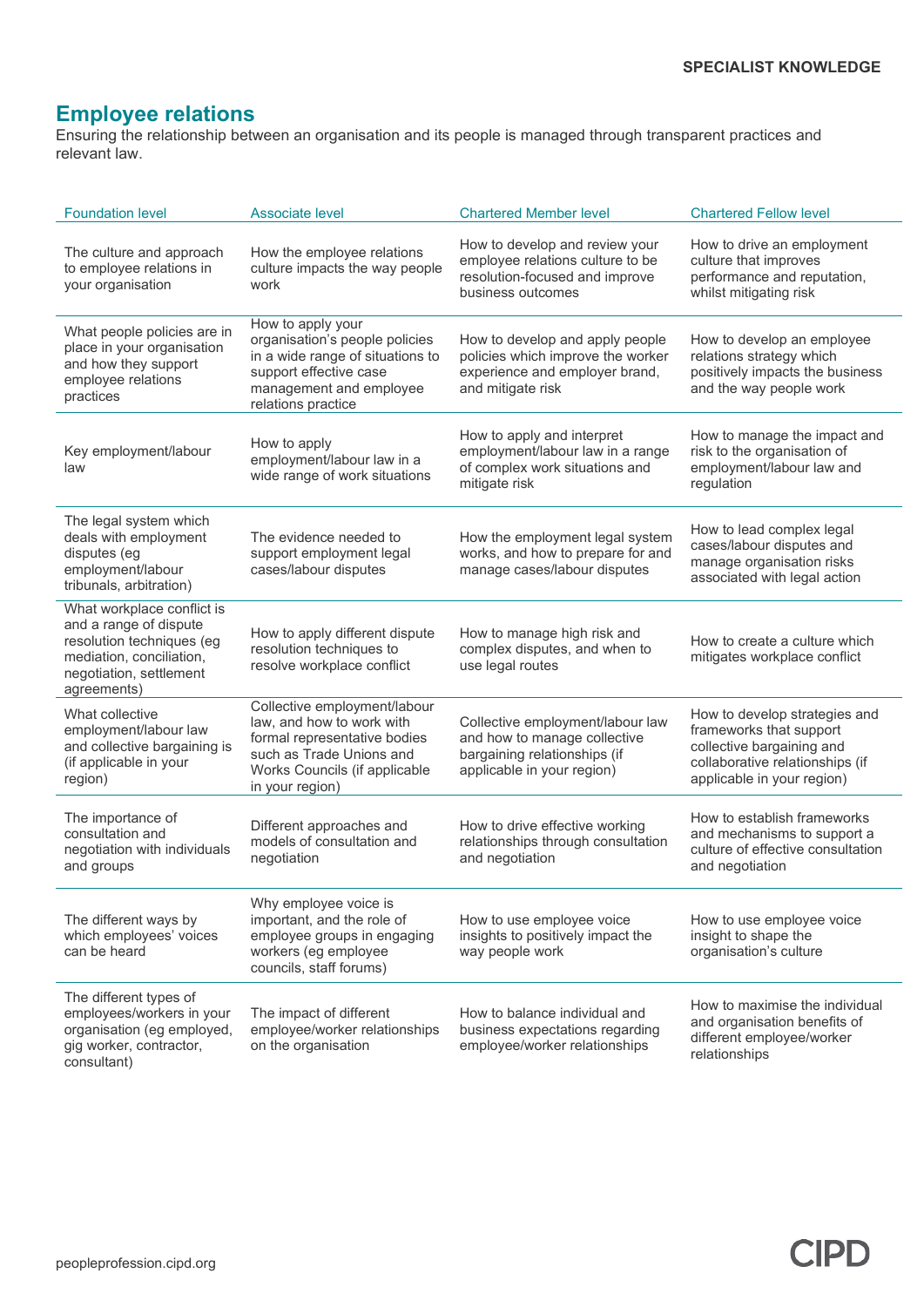#### **Inclusion and diversity**

Creating inclusive cultures where individuals can thrive.

| <b>Foundation level</b>                                                                                                                        | Associate level                                                                                                                                                                | <b>Chartered Member level</b>                                                                                                                                              | <b>Chartered Fellow level</b>                                                                                                                                                   |
|------------------------------------------------------------------------------------------------------------------------------------------------|--------------------------------------------------------------------------------------------------------------------------------------------------------------------------------|----------------------------------------------------------------------------------------------------------------------------------------------------------------------------|---------------------------------------------------------------------------------------------------------------------------------------------------------------------------------|
| The communities and<br>cultures your organisation<br>operates in                                                                               | How to adapt your people<br>policies and practices to<br>reflect changes in the<br>communities your<br>organisation operates in                                                | How to drive change in your<br>people practices to reflect<br>changes in the communities<br>your organisation operates in                                                  | How to manage the complexities<br>of different communities and<br>cultural identities within your<br>organisation                                                               |
| Your current workforce<br>representation compared<br>to the local, regional and<br>global communities it<br>serves                             | Different ways to enable the<br>workforce to represent the<br>communities it serves at a<br>local, regional and global<br>level                                                | Actions that will create<br>sustainable change in workforce<br>representation                                                                                              | How to determine the<br>demographics your organisation<br>serves in different locations, and<br>shape strategy so that the<br>workforce represents the<br>communities it serves |
| What data and qualitative<br>information are effective in<br>identifying and monitoring<br>bias and inequality                                 | How to identify and monitor<br>bias and inequality through<br>data and qualitative<br>information (eg recruitment,<br>progression, demographic<br>data at each grade or level) | How to use data and qualitative<br>information (eg recruitment data,<br>information from systemic bias<br>reviews) to enable change which<br>brings about greater equality | How to use I&D data and<br>qualitative information to provide<br>insights into bias and inequality,<br>and drive change                                                         |
| What systemic bias and<br>inequality is (eg in<br>processes, policies,<br>culture, values), and the<br>methods you can use to<br>identify them | How to review and identify<br>systemic bias and inequality<br>in the organisation, using<br>methods such as audits,<br>pulse checks, lived<br>experience reviews and data      | How to carry out systemic bias<br>and inequality reviews using a<br>diagnostic approach which<br>directly leads to actionable<br>change                                    | How to engage leaders and<br>stakeholders in reviewing and<br>identifying systemic bias and<br>inequality at the most senior levels<br>to drive change                          |
| The key I&D issues in your<br>organisation                                                                                                     | The key I&D issues in your<br>organisation, and how to<br>raise awareness of these                                                                                             | The key issues and nuances<br>around I&D in the organisation,<br>and how to ensure they are<br>challenged and addressed                                                    | The complexity of I&D issues in<br>the organisation, and how to drive<br>an inclusive culture that<br>addresses inequality                                                      |
| The role of line managers<br>in building trust, and how<br>to develop your own<br>understanding of inclusive<br>workplaces                     | How to educate and support<br>line managers to create<br>inclusive teams, and<br>effectively manage issues<br>relating to diversity                                            | How to build I&D capability in<br>leaders and managers to create<br>inclusive workplaces                                                                                   | How to shape the people strategy<br>to build I&D understanding and<br>capability at all levels                                                                                  |
| Why it's important for<br>everyone to be<br>accountable for inclusion<br>and diversity                                                         | How to develop pragmatic<br>approaches that address I&D<br>risks and opportunities, and<br>hold people accountable for<br>delivering them                                      | How to create pragmatic I&D<br>plans that drive sustainable<br>change, and hold people<br>accountable for delivering them                                                  | How to develop accountability<br>structures across the whole<br>organisation at all levels, and hold<br>the most senior people to account                                       |
| Why trust is important in<br>helping people to speak up<br>and feel safe at work                                                               | The different factors that<br>help people speak up and<br>feel safe at work, and how to<br>advocate for others                                                                 | How to build a culture of trust<br>which enables people to speak<br>up and feel safe, and advocate<br>for others                                                           | How to build a culture of trust,<br>transparency and advocacy                                                                                                                   |
| Inclusion, diversity and<br>equality legislation relevant<br>to your organisation                                                              | Inclusion, diversity and<br>equality legislation and how<br>to advise others on<br>application of legislation                                                                  | How to integrate inclusion,<br>diversity and equality legislation<br>into people and organisation<br>practices                                                             | How to interpret competing<br>aspects of inclusion, diversity and<br>equality legislation                                                                                       |
| What I&D reporting is<br>legally required by your<br>organisation (if applicable<br>in your region)                                            | How to carry out I&D<br>reporting requirements, and<br>analyse the data (eg gender<br>pay gap reporting)                                                                       | How to interpret data from I&D<br>reporting to form insights and<br>address inequality                                                                                     | How to shape organisation<br>priorities and long-term planning<br>using insights from I&D reporting                                                                             |

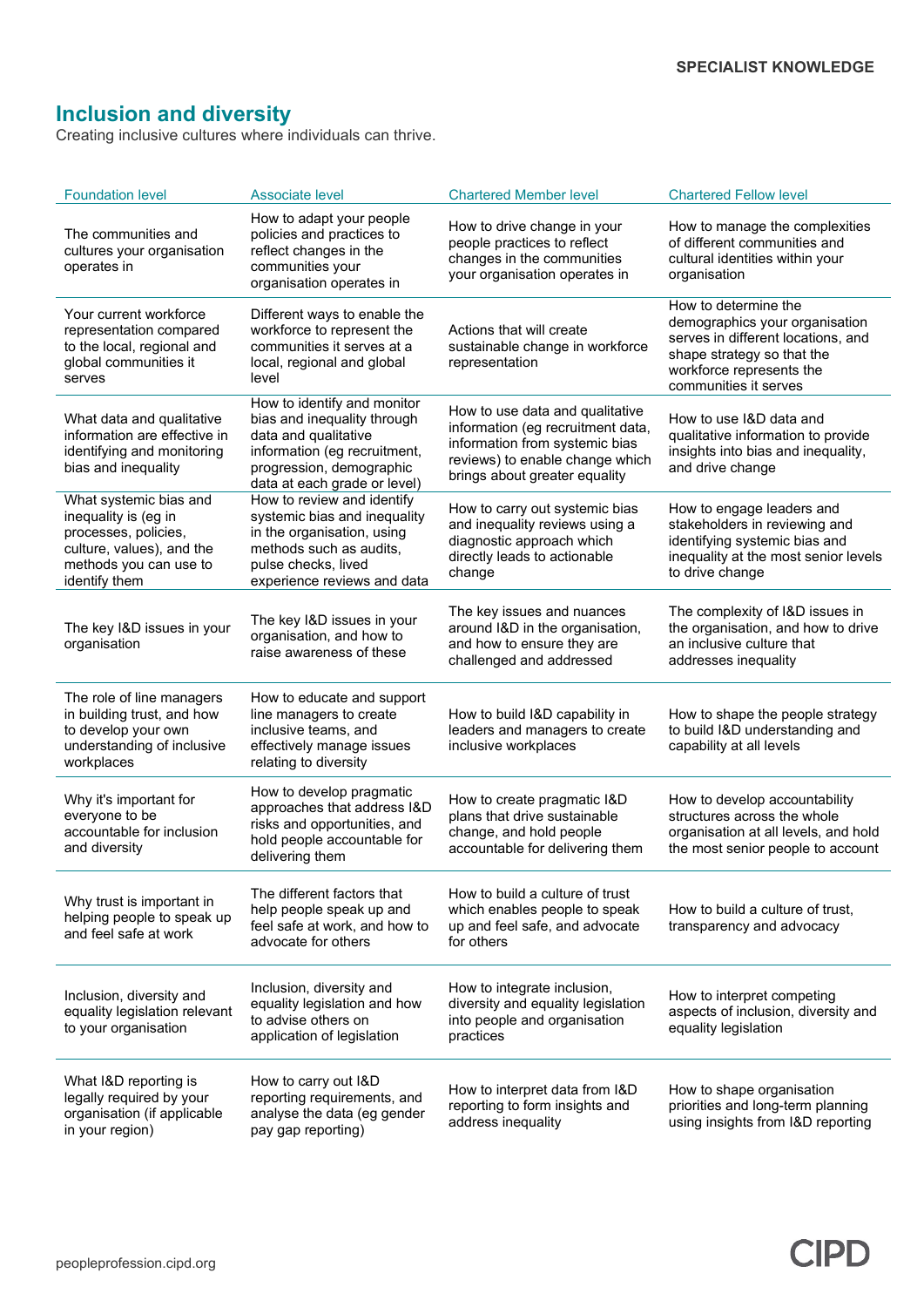#### **Learning and development**

Ensuring workers have the knowledge, skills and experience to fulfil individual and organisational needs and ambitions.

| <b>Foundation level</b>                                                                                 | Associate level                                                                                         | <b>Chartered Member level</b>                                                                                                                                 | <b>Chartered Fellow level</b>                                                                                                                               |
|---------------------------------------------------------------------------------------------------------|---------------------------------------------------------------------------------------------------------|---------------------------------------------------------------------------------------------------------------------------------------------------------------|-------------------------------------------------------------------------------------------------------------------------------------------------------------|
| Why continuing<br>professional development<br>is important                                              | How to support others with their<br>continuing professional<br>development                              | How to create a learning<br>culture and environment that<br>supports continuing<br>professional development                                                   | The value of learning cultures and<br>the learning environment, and<br>how they can support organisation<br>arowth                                          |
| The importance of<br>developing capability                                                              | How to define the capability<br>needs of individuals and teams                                          | How to engage with<br>stakeholders to define<br>capability needs and their<br>implications for learning                                                       | How to define current and future<br>capability needs of the<br>organisation and how they drive<br>the learning strategy                                     |
| Adult learning and<br>motivation theories                                                               | How to apply adult learning and<br>motivation theories in different<br>learning contexts                | How to integrate current and<br>future trends in adult learning<br>and motivation into the<br>organisation's learning<br>approach                             | Current and future trends in adult<br>learning and motivation, and how<br>to use them to shape the learning<br>strategy, culture and environment            |
| How to support the delivery<br>of face-to-face learning in<br>your organisation                         | The principles that underpin the<br>design and use of face-to-face<br>learning                          | How to use design principles<br>to choose the right face-to-<br>face approach as part of a<br>learning blend                                                  | How to use face-to-face learning<br>as part of the learning strategy to<br>create value for your organisation                                               |
| How to support the delivery<br>of digital learning in your<br>organisation                              | The principles that underpin the<br>design and use of digital<br>technologies in learning               | How to use design principles<br>to choose the right digital<br>approach as part of a learning<br>blend                                                        | How to use current and future<br>digital technologies as part of the<br>learning strategy to create value<br>for your organisation                          |
| How to use appropriate<br>learning facilitation<br>methods to engage and<br>involve learners            | The principles that underpin the<br>choice of learning facilitation<br>methods                          | How to apply principles of<br>learning facilitation in different<br>learning contexts                                                                         | How to determine the range of<br>learning facilitation methods that<br>will support the learning strategy                                                   |
| How social collaboration<br>can be used in learning                                                     | How to facilitate social<br>collaborative learning activities                                           | How to design and integrate<br>social collaborative learning<br>into the learning approach                                                                    | How to determine the use of<br>social collaborative learning for<br>organisational learning,<br>knowledge sharing and<br>knowledge management               |
| The difference between<br>coaching and mentoring<br>and when to use them to<br>support others' learning | How to support and use<br>coaching and mentoring<br>approaches in learning                              | How to build coaching and<br>mentoring capability across<br>the organisation                                                                                  | How to embed a coaching and<br>mentoring culture to deliver the<br>learning strategy                                                                        |
| The links between learner<br>engagement, learning<br>transfer and impact                                | Theories and methods that<br>underpin effective learner<br>engagement, learning transfer<br>and impact  | How to design learning using<br>theories and methods that<br>maximise learner engagement,<br>learning transfer and impact                                     | How to assess learner<br>engagement and learning transfer<br>and its impact on the learning<br>strategy                                                     |
| How to organise and<br>present content to support<br>effective learning                                 | How to create, co-create and<br>curate content with subject<br>matter experts to meet learning<br>needs | How to lead the creation and<br>curation of content that can be<br>stored, searched, accessed,<br>linked and used to create<br>meaningful learning narratives | How to define the strategy, policy,<br>governance and legal<br>requirements for content creation<br>to support organisation learning<br>and strategic goals |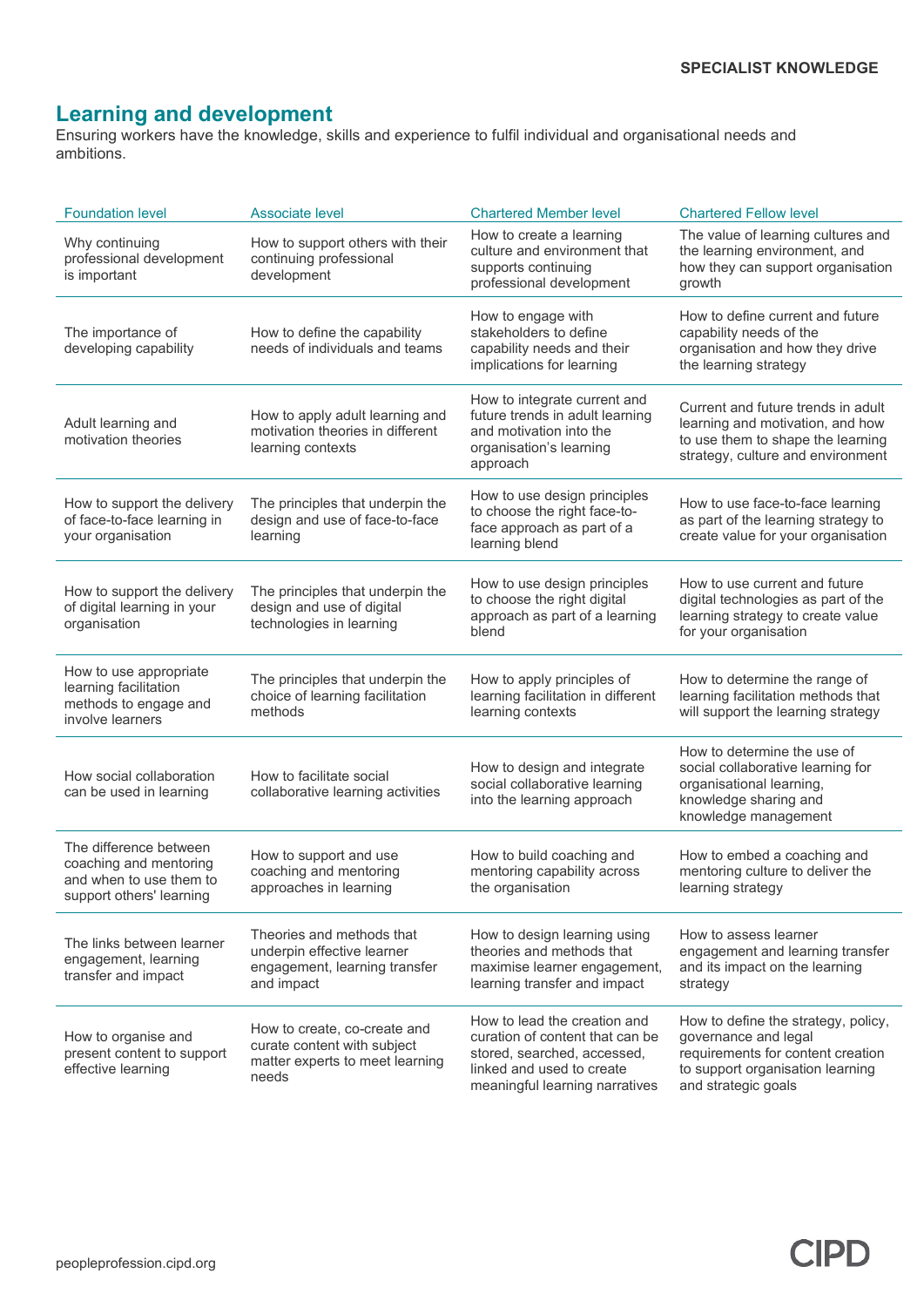#### **Organisation development and design**

Designing organisation models and systems, and developing behaviour and culture, to enable organisation strategy and performance.

| <b>Foundation level</b>                                                                                                                                              | <b>Associate level</b>                                                                                                                                                                                                           | <b>Chartered Member level</b>                                                                                                                                       | <b>Chartered Fellow level</b>                                                                                                                                 |
|----------------------------------------------------------------------------------------------------------------------------------------------------------------------|----------------------------------------------------------------------------------------------------------------------------------------------------------------------------------------------------------------------------------|---------------------------------------------------------------------------------------------------------------------------------------------------------------------|---------------------------------------------------------------------------------------------------------------------------------------------------------------|
| The OD&D consulting<br>cycle                                                                                                                                         | OD&D consulting processes<br>and methods and how to apply<br>them                                                                                                                                                                | A range of OD&D consulting and<br>contracting methods and<br>processes, and how to apply<br>them in different contexts                                              | Consulting and contracting<br>approaches for complex<br>organisation transformation                                                                           |
| N/A                                                                                                                                                                  | Different OD&D models and<br>their advantages and<br>disadvantages (eg McKinsey<br>7S, Galbraith Star, Burke-<br>Litwin)                                                                                                         | How to apply a range of OD&D<br>models to shape OD&D<br>approaches, plans and culture                                                                               | How different organisational<br>elements are connected, and<br>impact on current and future<br>organisation effectiveness                                     |
| Evidence and data that can<br>be collected and analysed<br>to inform organisation<br>design                                                                          | A range of evidence that can<br>be used to assess and<br>diagnose current state, and<br>inform design requirements<br>and principles                                                                                             | How to develop and apply<br>design principles to align<br>organisation elements such as<br>strategy, structure and process                                          | How to create and embed<br>organisation level design<br>principles to optimise the whole<br>organisation ecosystem                                            |
| Different operating models,<br>structures and processes,<br>and their benefits and risks                                                                             | How to design operating<br>processes, systems and<br>structures                                                                                                                                                                  | How to design and shape<br>operating models, systems and<br>structures to meet current and<br>emerging business needs                                               | How to design high-level and agile<br>operating models to drive<br>organisation performance and<br>enable strategy                                            |
| What good work is, and<br>different dimensions of<br>work and job quality                                                                                            | How to design good work at<br>individual and team level (ie<br>who does what, how work is<br>done and the role of<br>technology)                                                                                                 | How to design good work at<br>organisation level, and why it's<br>important                                                                                         | How to develop and embed good<br>work principles at organisation<br>level                                                                                     |
| The importance of theory<br>in organisation<br>development                                                                                                           | Core theories that shape<br>organisation design<br>development practices (eg<br>systems, action research,<br>appreciative inquiry and<br>complexity)                                                                             | How to apply a range of theory<br>to shape organisation<br>development practices and<br>interventions                                                               | How to integrate different<br>theoretical perspectives within<br>organisation development<br>strategies                                                       |
| Evidence and data that can<br>be collected and analysed<br>to inform organisation<br>development                                                                     | Different diagnostic methods<br>and techniques and how to<br>apply at individual and team<br>level (eg interviews,<br>observation, focus groups,<br>surveys and mapping)                                                         | How to apply different diagnostic<br>methods at business or<br>organisation level to create<br>insight on behaviour and culture                                     | How to create strategic insights on<br>organisation culture and mindset,<br>and their impact on performance                                                   |
| Different levels and types<br>of development<br>intervention (eg individual,<br>team or organisation<br>levels, task or process<br>focus, structured or<br>emergent) | How to build and deliver<br>development interventions at<br>team level to enable<br>performance improvement<br>through behaviour change (e<br>team building facilitation,<br>process mapping, developing<br>new ways of working) | How to create and deliver<br>different OD interventions<br>drawing on both<br>dialogic/emergent and<br>structured methods to enable<br>behaviour and culture change | How to develop and deliver<br>multifaced OD strategies to shirt<br>culture to enable strategy and<br>purpose                                                  |
| The importance of self-<br>awareness, self-<br>management and social<br>intelligence within OD&D                                                                     | The concept of self as<br>instrument and how it is used<br>in OD&D                                                                                                                                                               | Social and group dynamics and<br>how to use self as instrument to<br>create shared inquiry and<br>surface underlying issues                                         | How to use self as instrument to<br>engage multiple stakeholders in<br>exploring organisational behaviour<br>and complexity, and enable<br>strategic thinking |

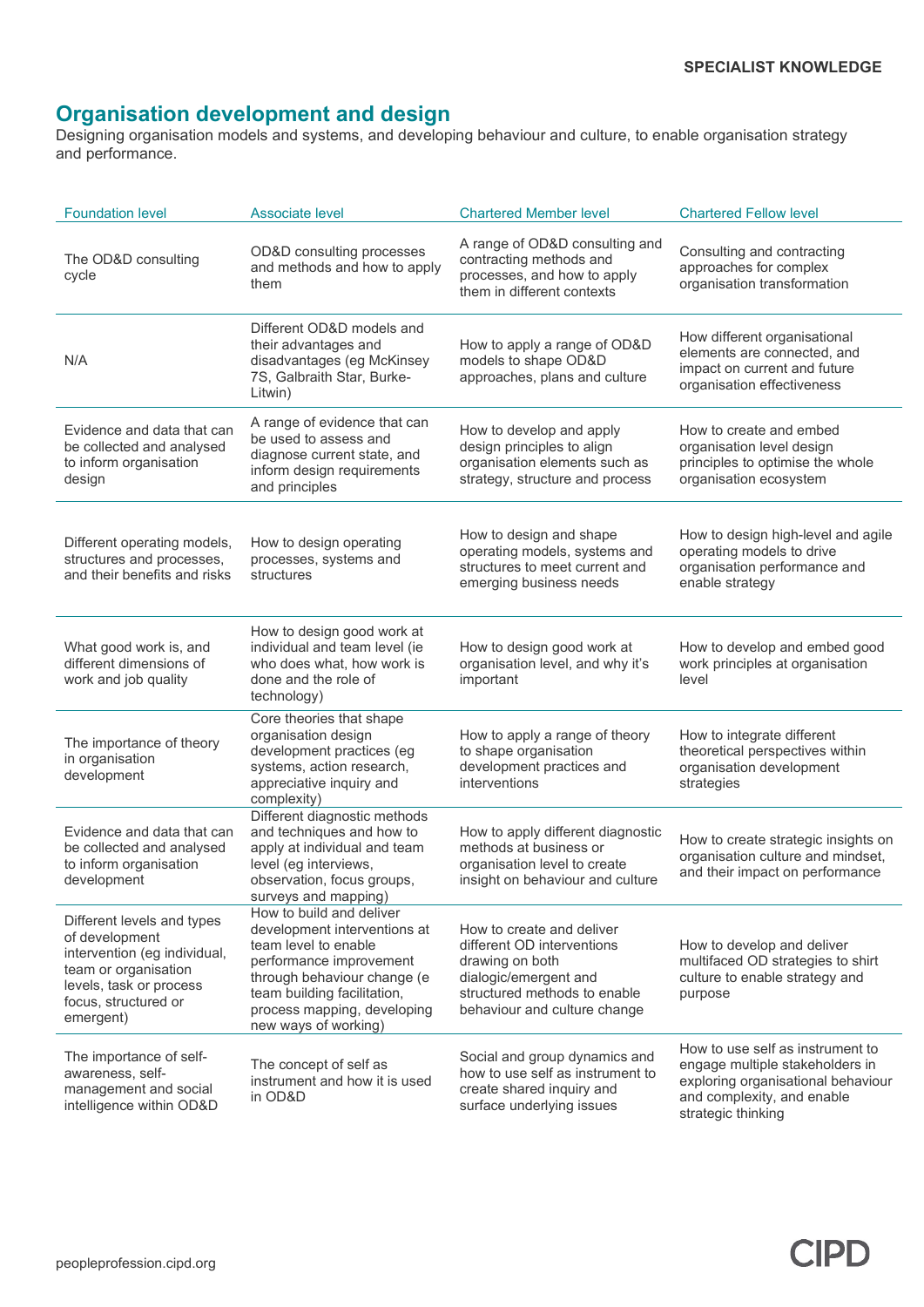### **People analytics**

Using analytics to inform organisation decision-making.

| <b>Foundation level</b>                                                                                      | Associate level                                                                                                              | <b>Chartered Member level</b>                                                                                                | <b>Chartered Fellow level</b>                                                                                                    |
|--------------------------------------------------------------------------------------------------------------|------------------------------------------------------------------------------------------------------------------------------|------------------------------------------------------------------------------------------------------------------------------|----------------------------------------------------------------------------------------------------------------------------------|
| What databases are used in<br>your organisation                                                              | Databases, their architecture,<br>integration and landscape                                                                  | Databases, their architecture,<br>integration and landscape and<br>how to select which database<br>to use                    | Databases, their architecture,<br>integration with other databases,<br>landscape and how they drive<br>strategic decision-making |
| What analytical consulting is                                                                                | How to apply analytical<br>consulting to people problems                                                                     | How to apply an analytical<br>consulting approach to<br>problems to shape solutions                                          | How to use analytical consulting<br>to inform organisation decision-<br>making                                                   |
| How data is generated,<br>organised and extracted                                                            | Business intelligence tools and<br>analysis methodologies                                                                    | How to generate and align<br>people data with business<br>intelligence data to generate<br>insights                          | How to generate and align<br>people data with business<br>intelligence data to inform<br>strategic decision-making               |
| How to create basic data<br>models (eg analysis of<br>change over time)                                      | How people data modelling is<br>influenced by machine learning<br>and statistical modelling                                  | How people data modelling is<br>influenced by machine<br>learning and statistical<br>modelling                               | How to align modelling<br>methodologies to people and<br>business intelligence data                                              |
| How to carry out basic<br>quantitative research<br>techniques                                                | How to conduct research design<br>and select from a range of<br>qualitative and quantitative<br>techniques to address issues | How to conduct research<br>design and select from a range<br>of qualitative and quantitative<br>techniques to address issues | How to shape research design<br>using innovations in practice to<br>effectively analyse organisation<br>problems                 |
| How to conduct data<br>analysis (eg means,<br>medians, percentiles,<br>correlations, standard<br>deviations) | How to do simple multivariate<br>analysis (eg regression analysis,<br>factor analysis)                                       | How to do advanced<br>multivariate analysis (eg<br>structured equation modelling)                                            | The value of multivariate<br>analysis in addressing<br>organisation problems                                                     |
| How to use data tables and<br>how to turn data into simple<br>charts and graphs                              | Various data visualisation<br>techniques to represent data<br>and insights                                                   | Various data visualisation<br>techniques and how to<br>translate into actionable<br>recommendations                          | Innovations, good practice and<br>effective approaches to convey<br>data, including storytelling<br>techniques                   |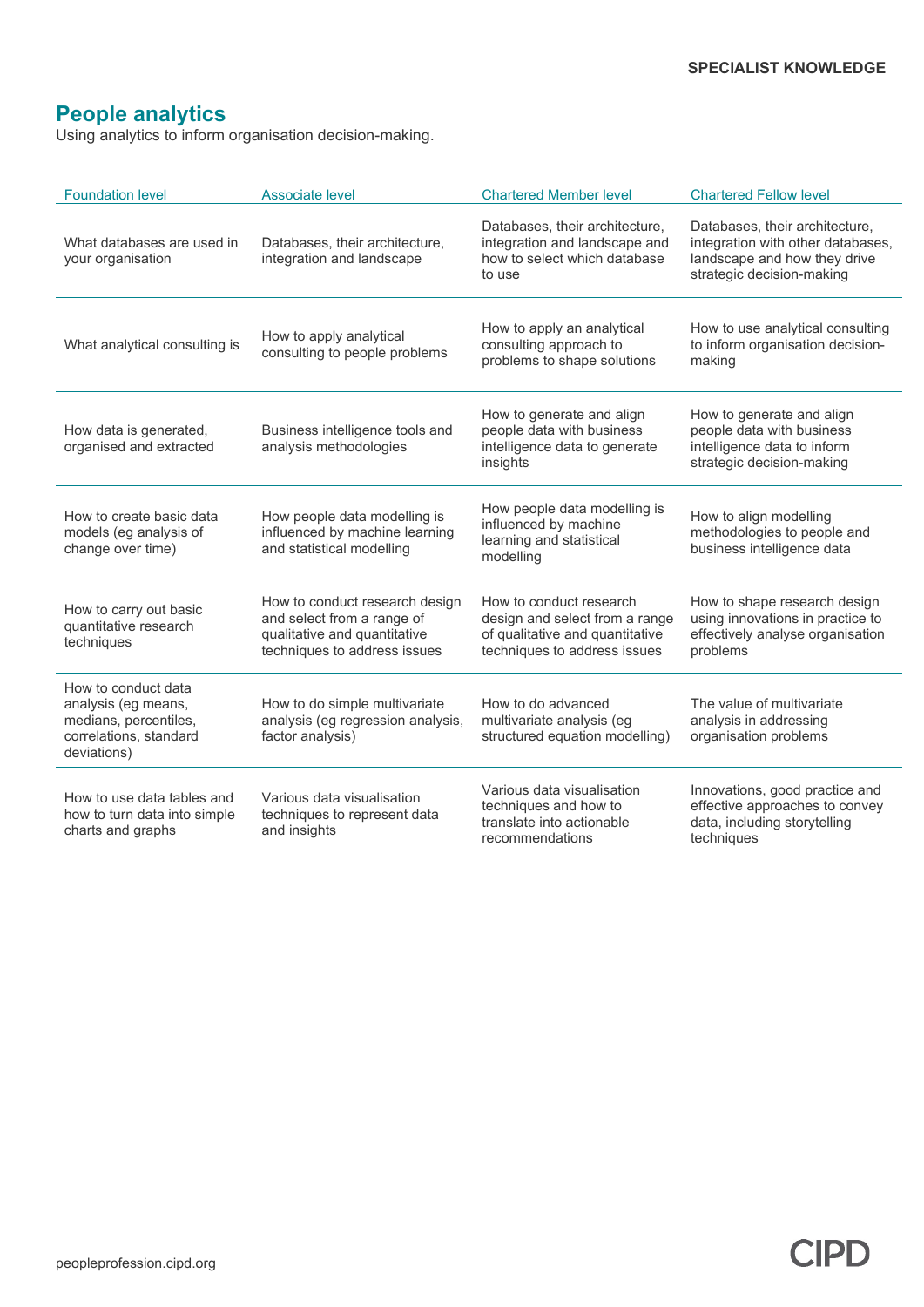### **Resourcing**

Identifying, attracting and recruiting to get the right people for the organisation.

| <b>Foundation level</b>                                                                            | Associate level                                                                                                                            | <b>Chartered Member level</b>                                                                                    | <b>Chartered Fellow level</b>                                                                                               |
|----------------------------------------------------------------------------------------------------|--------------------------------------------------------------------------------------------------------------------------------------------|------------------------------------------------------------------------------------------------------------------|-----------------------------------------------------------------------------------------------------------------------------|
| Workforce planning<br>approaches in your<br>organisation                                           | How workforce planning<br>impacts the resourcing<br>agenda                                                                                 | How to use workforce planning<br>data to inform resourcing<br>approaches                                         | How to integrate strategic workforce<br>planning with the resourcing<br>strategy                                            |
| Different methods and<br>techniques to search for<br>candidates                                    | Different sourcing<br>approaches for passive<br>candidates                                                                                 | Different approaches to<br>candidate pipelines, and how to<br>assess the value of different<br>sourcing channels | How to integrate sourcing<br>approaches into the overall<br>resourcing strategy                                             |
| The principles of fair and<br>objective assessment                                                 | How to conduct fair and<br>objective assessments                                                                                           | How to design and select<br>assessment approaches for all<br>levels in the organisation                          | Current and future assessment<br>approaches and how they align with<br>organisation culture and wider<br>people assessments |
| How candidates react<br>differently to adverts and<br>other selection methods                      | How candidate reactions can<br>impact the effectiveness of<br>the recruitment and selection<br>process                                     | How to tailor recruitment and<br>selection approaches to appeal<br>to different candidates                       | How to integrate diversity of<br>candidate reactions when creating a<br>resourcing strategy                                 |
| The dos and don'ts of<br>online interactions and<br>conversations                                  | How to work with social<br>media resources and<br>channels to lead campaigns                                                               | How to align social media<br>channels with other channels to<br>create the best candidate<br>experience          | How to integrate social media<br>approaches into the resourcing<br>strategy                                                 |
| How to find out about your<br>organisation's global<br>mobility policies and<br>country guidelines | Country specific people<br>policies, and how to work<br>with partner suppliers on<br>issues such as relocation,<br>immigration, tax, legal | How to design global mobility<br>policies and how to manage<br>supplier contracts which support<br>global moves  | How global mobility strategies<br>impact organisation performance                                                           |
| Different types of workers<br>and working arrangements                                             | How work can be delivered<br>and resourced in different<br>ways (such as the gig<br>economy)                                               | The role of different types of<br>workers in an organisation's<br>resourcing strategy                            | Current and future trends in workers<br>and how this may impact the<br>organisation's resourcing strategy                   |
| Different work experience<br>approaches                                                            | How to work with education<br>providers to deliver work<br>experience programmes                                                           | How to create employability<br>programmes with education<br>providers                                            | How to shape educational<br>curriculums to meet long term<br>industry and sector-specific skills<br>shortages               |
| Which organisations are in<br>competition for talent                                               | Different market insights into<br>competitor organisations,<br>their performance, culture,<br>reward, benefits and learning<br>offering    | How to use market insights to<br>shape resourcing initiatives                                                    | How to use global insights into<br>competitor performance to shape<br>resourcing strategy                                   |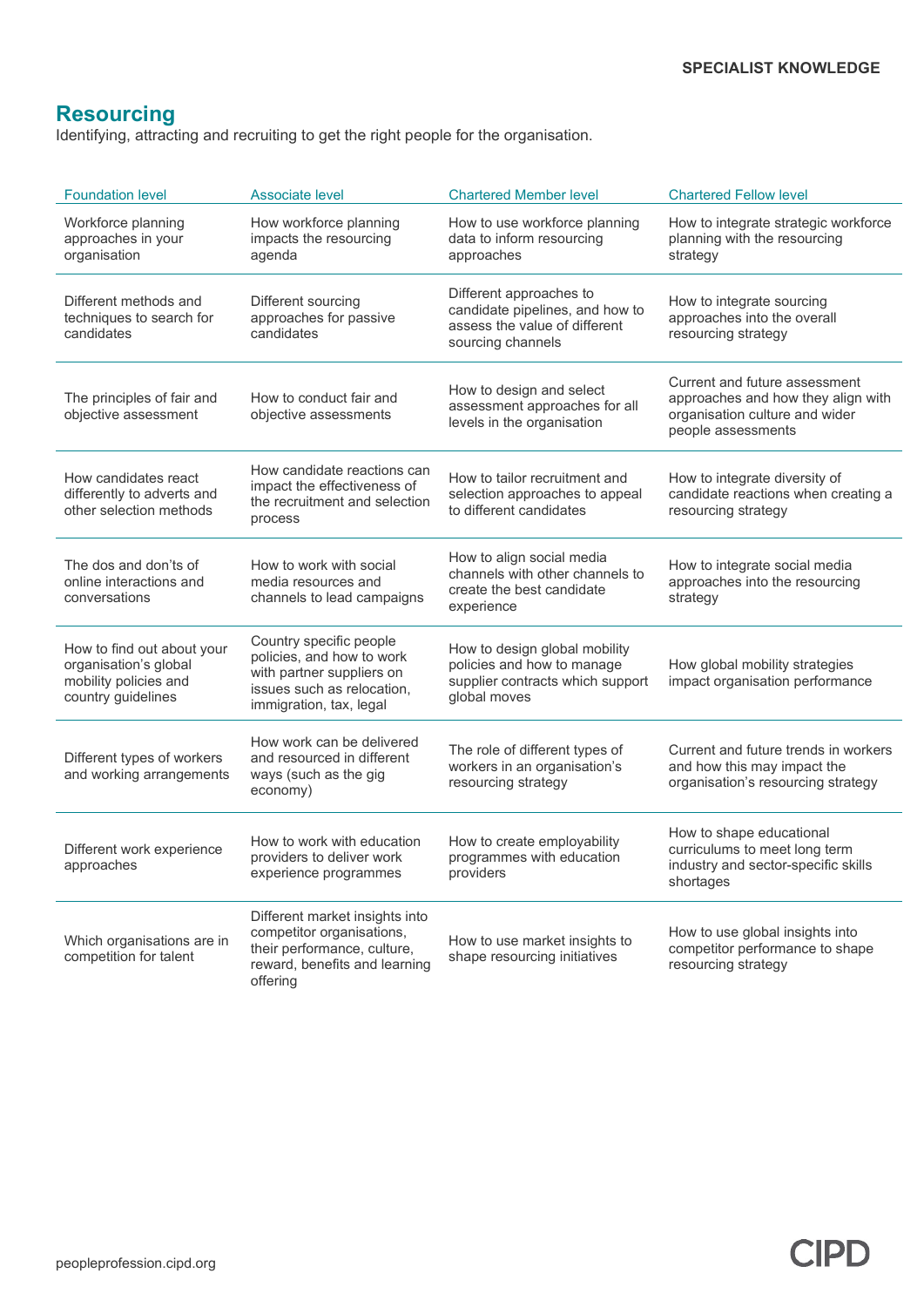#### **Reward**

Creating remuneration and benefits approaches which are aligned to current and future organisation needs and market conditions.

| <b>Foundation level</b>                                                                                 | Associate level                                                                                                                                 | <b>Chartered Member level</b>                                                                                                                                        | <b>Chartered Fellow level</b>                                                                                                                          |
|---------------------------------------------------------------------------------------------------------|-------------------------------------------------------------------------------------------------------------------------------------------------|----------------------------------------------------------------------------------------------------------------------------------------------------------------------|--------------------------------------------------------------------------------------------------------------------------------------------------------|
| Your organisation's<br>approaches to reward                                                             | Your organisation's reward<br>packages and approaches,<br>and how to administer them                                                            | How to design reward<br>approaches to attract, motivate<br>and retain workers                                                                                        | How to create a reward strategy<br>which attracts, motivates and<br>retains workers                                                                    |
| What benchmarking and<br>salary/pay surveys are                                                         | How to create benchmarking<br>data, working with salary/pay<br>survey providers                                                                 | How to quality check survey and<br>benchmarking methodologies,<br>and assess the factors<br>determining reward (eg scarce<br>skills)                                 | How to draw insights and<br>intelligence about the external<br>reward environment, including<br>competitor reward                                      |
| What executive<br>remuneration is<br>(remuneration for the most<br>senior managers, board<br>directors) | The different elements of<br>executive remuneration                                                                                             | How to design individual<br>executive remuneration<br>packages and create new<br>executive reward approaches                                                         | How to create bespoke executive<br>packages and how to design<br>approaches to executive reward                                                        |
| International reward<br>approaches (eg tax, legal,<br>works councils, cultural<br>drivers)              | Reward models for different<br>types of international moves<br>(such as expat, secondment,<br>local, local plus, relocation or<br>spot bonuses) | How to apply factors that impact<br>international remuneration (eg<br>tax, legal, works councils,<br>cultural drivers, mobility<br>payments) to reward<br>approaches | How to assess the organisation<br>value of international reward<br>approaches, and their impact on<br>talent retention                                 |
| What benefits are available<br>in your organisation                                                     | Different types of benefits and<br>the merits of each (such as<br>pensions and healthcare)                                                      | A range of approaches to<br>benefits and how to align<br>benefits to create a total reward<br>offering which is risk assured                                         | How benefits support the wider<br>people agenda and protect the<br>future financial security of the<br>organisation                                    |
| The links between reward<br>and performance in your<br>organisation                                     | How people and organisation<br>performance can impact the<br>approach to reward                                                                 | How business performance<br>impacts and informs approaches<br>to reward design                                                                                       | How business performance<br>impacts and informs approaches<br>to reward strategy                                                                       |
| Reward legislation relevant<br>to your role                                                             | The legislation that impacts<br>reward practice (disclosure,<br>tax, work permits, tax,<br>pensions and benefits)                               | How to design reward<br>approaches that protect the<br>organisation from litigation                                                                                  | How to protect and insure the<br>organisation from legislative<br>changes which impact financially                                                     |
| Reward reporting relevant<br>to your role                                                               | The organisation's reward<br>reporting requirements<br>(government, legislative,<br>annual reports, shareholder,<br>voluntary reporting)        | How to produce reward reports,<br>including narrative and<br>alignment to organisation<br>strategy                                                                   | How to produce reward reports,<br>including narrative and alignment<br>to organisation strategy                                                        |
| N/A                                                                                                     | The role of the Remuneration<br>Committee (if applicable in<br>your region)                                                                     | The responsibilities of the<br>Remuneration Committee and<br>the reporting requirements (if<br>applicable in your region)                                            | How to protect the reputation of<br>the Remuneration Committee<br>externally, such as, investors,<br>advisory bodies (if applicable in<br>your region) |